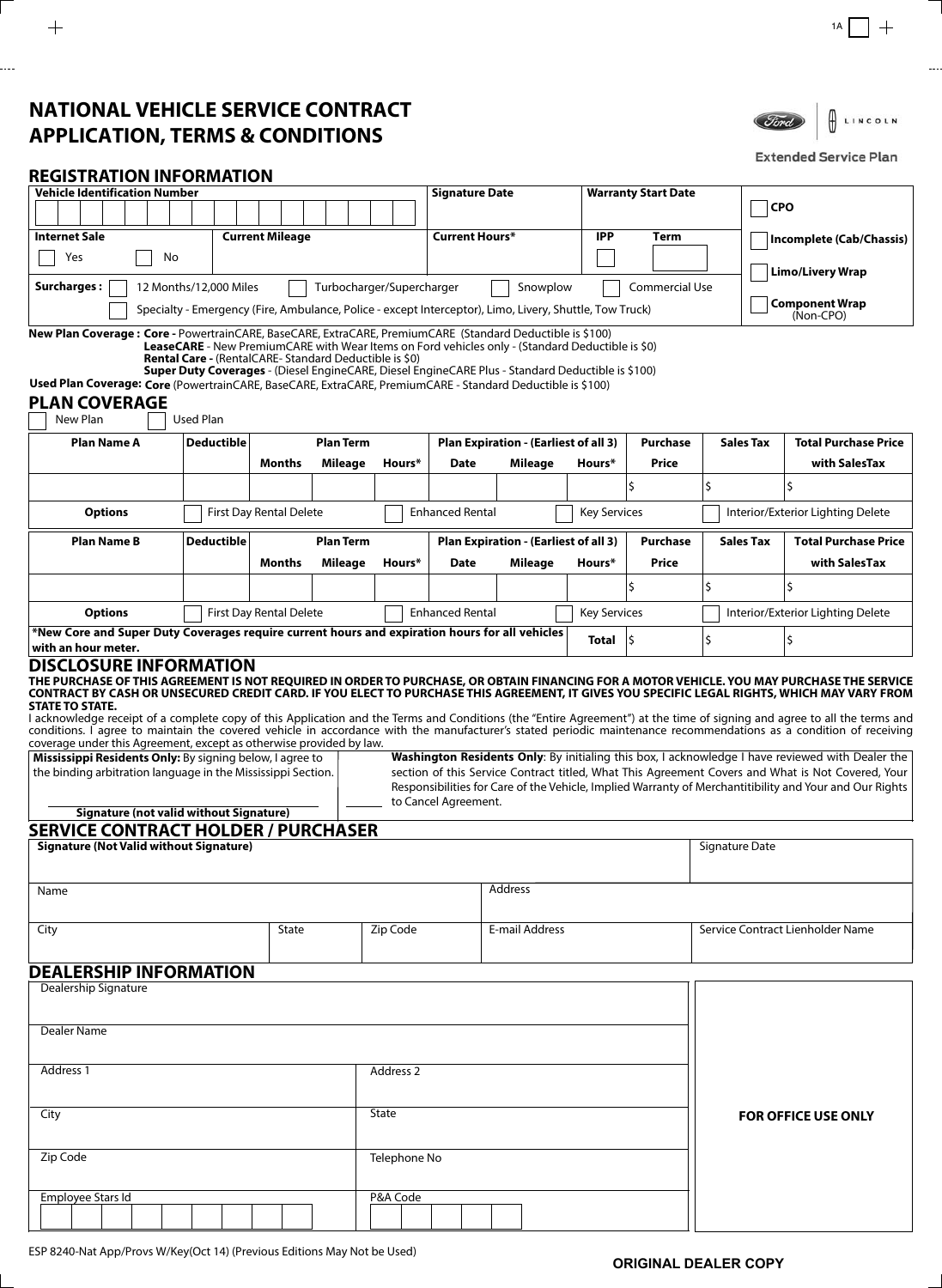# **NATIONAL VEHICLE SERVICE CONTRACT APPLICATION, TERMS & CONDITIONS**



### **Extended Service Plan**

## **REGISTRATION INFORMATION**

| <b>Vehicle Identification Number</b><br><b>Signature Date</b><br><b>Warranty Start Date</b>                                                                                                                                              |                                                                                                                                                                   |                         |                  |                       |                                                          |                                       |                     |                 |                |                  |                                                                                                                                                                                                       |  |
|------------------------------------------------------------------------------------------------------------------------------------------------------------------------------------------------------------------------------------------|-------------------------------------------------------------------------------------------------------------------------------------------------------------------|-------------------------|------------------|-----------------------|----------------------------------------------------------|---------------------------------------|---------------------|-----------------|----------------|------------------|-------------------------------------------------------------------------------------------------------------------------------------------------------------------------------------------------------|--|
|                                                                                                                                                                                                                                          |                                                                                                                                                                   |                         |                  |                       |                                                          |                                       |                     |                 |                | <b>CPO</b>       |                                                                                                                                                                                                       |  |
| <b>Internet Sale</b>                                                                                                                                                                                                                     |                                                                                                                                                                   | <b>Current Mileage</b>  |                  |                       | <b>Current Hours*</b>                                    |                                       | <b>IPP</b>          | Term            |                |                  | Incomplete (Cab/Chassis)                                                                                                                                                                              |  |
| Yes<br>No                                                                                                                                                                                                                                |                                                                                                                                                                   |                         |                  |                       |                                                          |                                       |                     |                 |                |                  |                                                                                                                                                                                                       |  |
| <b>Surcharges:</b><br><b>Commercial Use</b><br>12 Months/12,000 Miles<br>Turbocharger/Supercharger<br>Snowplow                                                                                                                           |                                                                                                                                                                   |                         |                  |                       |                                                          |                                       |                     |                 |                |                  | <b>Limo/Livery Wrap</b>                                                                                                                                                                               |  |
| Specialty - Emergency (Fire, Ambulance, Police - except Interceptor), Limo, Livery, Shuttle, Tow Truck)                                                                                                                                  |                                                                                                                                                                   |                         |                  | <b>Component Wrap</b> |                                                          |                                       |                     |                 |                |                  |                                                                                                                                                                                                       |  |
| New Plan Coverage: Core - PowertrainCARE, BaseCARE, ExtraCARE, PremiumCARE (Standard Deductible is \$100)                                                                                                                                |                                                                                                                                                                   |                         | (Non-CPO)        |                       |                                                          |                                       |                     |                 |                |                  |                                                                                                                                                                                                       |  |
|                                                                                                                                                                                                                                          | LeaseCARE - New PremiumCARE with Wear Items on Ford vehicles only - (Standard Deductible is \$0)                                                                  |                         |                  |                       |                                                          |                                       |                     |                 |                |                  |                                                                                                                                                                                                       |  |
|                                                                                                                                                                                                                                          | <b>Rental Care - (RentalCARE-Standard Deductible is \$0)</b><br>Super Duty Coverages - (Diesel EngineCARE, Diesel EngineCARE Plus - Standard Deductible is \$100) |                         |                  |                       |                                                          |                                       |                     |                 |                |                  |                                                                                                                                                                                                       |  |
| Used Plan Coverage: Core (PowertrainCARE, BaseCARE, ExtraCARE, PremiumCARE - Standard Deductible is \$100)                                                                                                                               |                                                                                                                                                                   |                         |                  |                       |                                                          |                                       |                     |                 |                |                  |                                                                                                                                                                                                       |  |
| <b>PLAN COVERAGE</b><br>New Plan                                                                                                                                                                                                         | <b>Used Plan</b>                                                                                                                                                  |                         |                  |                       |                                                          |                                       |                     |                 |                |                  |                                                                                                                                                                                                       |  |
| <b>Plan Name A</b>                                                                                                                                                                                                                       | Deductible                                                                                                                                                        |                         | <b>Plan Term</b> |                       |                                                          |                                       |                     | Purchase        |                | Sales Tax        | <b>Total Purchase Price</b>                                                                                                                                                                           |  |
|                                                                                                                                                                                                                                          |                                                                                                                                                                   | Months                  | <b>Mileage</b>   | Hours*                | Plan Expiration - (Earliest of all 3)<br>Date<br>Mileage |                                       | Hours*              | Price           |                |                  | with SalesTax                                                                                                                                                                                         |  |
|                                                                                                                                                                                                                                          |                                                                                                                                                                   |                         |                  |                       |                                                          |                                       |                     | Ś               | \$             |                  |                                                                                                                                                                                                       |  |
|                                                                                                                                                                                                                                          |                                                                                                                                                                   |                         |                  |                       |                                                          |                                       |                     |                 |                |                  |                                                                                                                                                                                                       |  |
| <b>Options</b>                                                                                                                                                                                                                           |                                                                                                                                                                   | First Day Rental Delete |                  |                       | <b>Enhanced Rental</b>                                   |                                       | <b>Key Services</b> |                 |                |                  | Interior/Exterior Lighting Delete                                                                                                                                                                     |  |
| <b>Plan Name B</b>                                                                                                                                                                                                                       | <b>Deductible</b>                                                                                                                                                 |                         | <b>Plan Term</b> |                       |                                                          | Plan Expiration - (Earliest of all 3) |                     | <b>Purchase</b> |                | <b>Sales Tax</b> | <b>Total Purchase Price</b>                                                                                                                                                                           |  |
|                                                                                                                                                                                                                                          |                                                                                                                                                                   | Months                  | Mileage          | Hours*                | <b>Date</b>                                              | Mileage                               | Hours*              | Price           |                |                  | with SalesTax                                                                                                                                                                                         |  |
|                                                                                                                                                                                                                                          |                                                                                                                                                                   |                         |                  |                       |                                                          |                                       |                     |                 | \$             |                  |                                                                                                                                                                                                       |  |
| <b>Options</b>                                                                                                                                                                                                                           | <b>Enhanced Rental</b><br><b>First Day Rental Delete</b><br><b>Key Services</b>                                                                                   |                         |                  |                       |                                                          |                                       |                     |                 |                |                  |                                                                                                                                                                                                       |  |
| *New Core and Super Duty Coverages require current hours and expiration hours for all vehicles                                                                                                                                           |                                                                                                                                                                   |                         |                  |                       |                                                          |                                       | <b>Total</b>        | l\$             | Ś.             |                  |                                                                                                                                                                                                       |  |
| with an hour meter.<br><b>DISCLOSURE INFORMATION</b>                                                                                                                                                                                     |                                                                                                                                                                   |                         |                  |                       |                                                          |                                       |                     |                 |                |                  |                                                                                                                                                                                                       |  |
| THE PURCHASE OF THIS AGREEMENT IS NOT REQUIRED IN ORDER TO PURCHASE, OR OBTAIN FINANCING FOR A MOTOR VEHICLE. YOU MAY PURCHASE THE SERVICE                                                                                               |                                                                                                                                                                   |                         |                  |                       |                                                          |                                       |                     |                 |                |                  |                                                                                                                                                                                                       |  |
| CONTRACT BY CASH OR UNSECURED CREDIT CARD. IF YOU ELECT TO PURCHASE THIS AGREEMENT, IT GIVES YOU SPECIFIC LEGAL RIGHTS, WHICH MAY VARY FROM<br><b>STATE TO STATE.</b>                                                                    |                                                                                                                                                                   |                         |                  |                       |                                                          |                                       |                     |                 |                |                  |                                                                                                                                                                                                       |  |
| I acknowledge receipt of a complete copy of this Application and the Terms and Conditions (the "Entire Agreement") at the time of signing and agree to all the terms and                                                                 |                                                                                                                                                                   |                         |                  |                       |                                                          |                                       |                     |                 |                |                  |                                                                                                                                                                                                       |  |
| conditions. I agree to maintain the covered vehicle in accordance with the manufacturer's stated periodic maintenance recommendations as a condition of receiving<br>coverage under this Agreement, except as otherwise provided by law. |                                                                                                                                                                   |                         |                  |                       |                                                          |                                       |                     |                 |                |                  |                                                                                                                                                                                                       |  |
| Mississippi Residents Only: By signing below, I agree to<br>the binding arbitration language in the Mississippi Section.                                                                                                                 |                                                                                                                                                                   |                         |                  |                       |                                                          |                                       |                     |                 |                |                  | Washington Residents Only: By initialing this box, I acknowledge I have reviewed with Dealer the<br>section of this Service Contract titled, What This Agreement Covers and What is Not Covered, Your |  |
|                                                                                                                                                                                                                                          |                                                                                                                                                                   |                         |                  |                       |                                                          |                                       |                     |                 |                |                  | Responsibilities for Care of the Vehicle, Implied Warranty of Merchantitibility and Your and Our Rights                                                                                               |  |
| Signature (not valid without Signature)                                                                                                                                                                                                  |                                                                                                                                                                   |                         |                  |                       | to Cancel Agreement.                                     |                                       |                     |                 |                |                  |                                                                                                                                                                                                       |  |
| <b>SERVICE CONTRACT HOLDER / PURCHASER</b>                                                                                                                                                                                               |                                                                                                                                                                   |                         |                  |                       |                                                          |                                       |                     |                 |                |                  |                                                                                                                                                                                                       |  |
| <b>Signature (Not Valid without Signature)</b>                                                                                                                                                                                           |                                                                                                                                                                   |                         |                  |                       |                                                          |                                       |                     |                 | Signature Date |                  |                                                                                                                                                                                                       |  |
|                                                                                                                                                                                                                                          |                                                                                                                                                                   |                         |                  |                       |                                                          |                                       |                     |                 |                |                  |                                                                                                                                                                                                       |  |
| Name                                                                                                                                                                                                                                     |                                                                                                                                                                   |                         |                  |                       |                                                          | <b>Address</b>                        |                     |                 |                |                  |                                                                                                                                                                                                       |  |
| City                                                                                                                                                                                                                                     |                                                                                                                                                                   | State                   |                  | Zip Code              |                                                          | E-mail Address                        |                     |                 |                |                  | Service Contract Lienholder Name                                                                                                                                                                      |  |
|                                                                                                                                                                                                                                          |                                                                                                                                                                   |                         |                  |                       |                                                          |                                       |                     |                 |                |                  |                                                                                                                                                                                                       |  |
| <b>DEALERSHIP INFORMATION</b>                                                                                                                                                                                                            |                                                                                                                                                                   |                         |                  |                       |                                                          |                                       |                     |                 |                |                  |                                                                                                                                                                                                       |  |
| Dealership Signature                                                                                                                                                                                                                     |                                                                                                                                                                   |                         |                  |                       |                                                          |                                       |                     |                 |                |                  |                                                                                                                                                                                                       |  |
|                                                                                                                                                                                                                                          |                                                                                                                                                                   |                         |                  |                       |                                                          |                                       |                     |                 |                |                  |                                                                                                                                                                                                       |  |
| Dealer Name                                                                                                                                                                                                                              |                                                                                                                                                                   |                         |                  |                       |                                                          |                                       |                     |                 |                |                  |                                                                                                                                                                                                       |  |
|                                                                                                                                                                                                                                          |                                                                                                                                                                   |                         |                  |                       |                                                          |                                       |                     |                 |                |                  |                                                                                                                                                                                                       |  |
| Address 1                                                                                                                                                                                                                                |                                                                                                                                                                   |                         |                  | Address 2             |                                                          |                                       |                     |                 |                |                  |                                                                                                                                                                                                       |  |
|                                                                                                                                                                                                                                          |                                                                                                                                                                   |                         |                  |                       |                                                          |                                       |                     |                 |                |                  |                                                                                                                                                                                                       |  |
| City                                                                                                                                                                                                                                     |                                                                                                                                                                   |                         |                  | State                 |                                                          |                                       |                     |                 |                |                  | <b>FOR OFFICE USE ONLY</b>                                                                                                                                                                            |  |
|                                                                                                                                                                                                                                          |                                                                                                                                                                   |                         |                  |                       |                                                          |                                       |                     |                 |                |                  |                                                                                                                                                                                                       |  |
| Zip Code                                                                                                                                                                                                                                 |                                                                                                                                                                   |                         |                  | Telephone No          |                                                          |                                       |                     |                 |                |                  |                                                                                                                                                                                                       |  |
|                                                                                                                                                                                                                                          |                                                                                                                                                                   |                         |                  |                       |                                                          |                                       |                     |                 |                |                  |                                                                                                                                                                                                       |  |
| Employee Stars Id                                                                                                                                                                                                                        |                                                                                                                                                                   |                         |                  | P&A Code              |                                                          |                                       |                     |                 |                |                  |                                                                                                                                                                                                       |  |
|                                                                                                                                                                                                                                          |                                                                                                                                                                   |                         |                  |                       |                                                          |                                       |                     |                 |                |                  |                                                                                                                                                                                                       |  |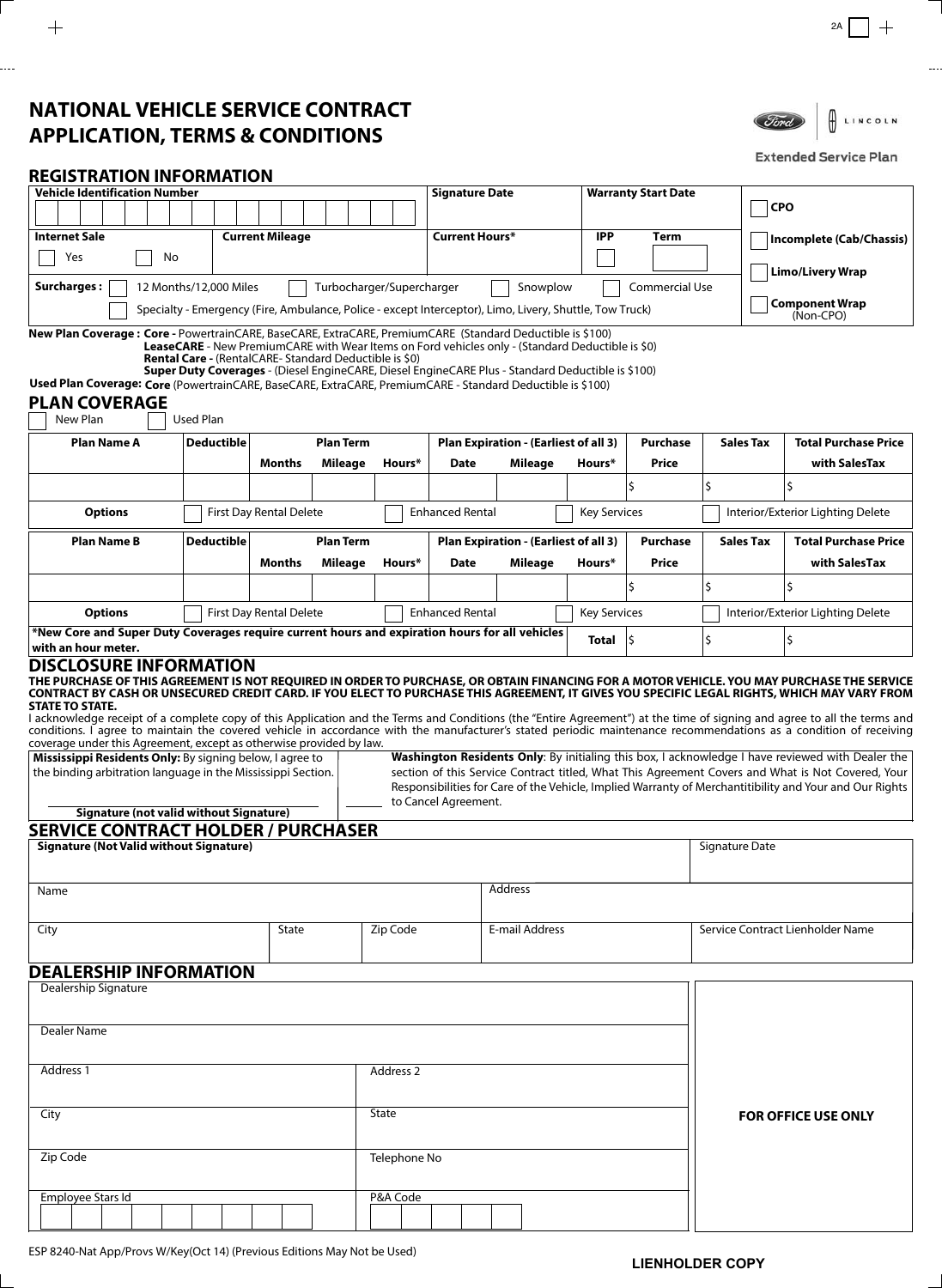# **NATIONAL VEHICLE SERVICE CONTRACT APPLICATION, TERMS & CONDITIONS**



### **Extended Service Plan**

## **REGISTRATION INFORMATION**

| <b>Internet Sale</b><br><b>Current Mileage</b><br>Current Hours*<br><b>IPP</b><br>Term<br>Yes<br>No<br><b>Limo/Livery Wrap</b><br><b>Surcharges:</b><br>12 Months/12,000 Miles<br>Turbocharger/Supercharger<br>Snowplow<br>Commercial Use<br><b>Component Wrap</b><br>Specialty - Emergency (Fire, Ambulance, Police - except Interceptor), Limo, Livery, Shuttle, Tow Truck)<br>(Non-CPO)<br>LeaseCARE - New PremiumCARE with Wear Items on Ford vehicles only - (Standard Deductible is \$0)<br>Rental Care - (RentalCARE-Standard Deductible is \$0)<br>Super Duty Coverages - (Diesel EngineCARE, Diesel EngineCARE Plus - Standard Deductible is \$100)<br>New Plan<br><b>Used Plan</b><br><b>Plan Term</b><br><b>Sales Tax</b><br><b>Plan Name A</b><br><b>Deductible</b><br>Plan Expiration - (Earliest of all 3)<br>Purchase<br><b>Months</b><br>Mileage<br>Hours*<br>Mileage<br>Price<br>with SalesTax<br>Date<br>Hours*<br>\$<br>\$<br><b>Enhanced Rental</b><br><b>Key Services</b><br><b>Options</b><br><b>First Day Rental Delete</b><br>Interior/Exterior Lighting Delete<br><b>Plan Term</b><br>Plan Expiration - (Earliest of all 3)<br><b>Purchase</b><br><b>Total Purchase Price</b><br><b>Plan Name B</b><br>Deductible<br><b>Sales Tax</b><br>Months<br>Mileage<br>Price<br>with SalesTax<br>Hours*<br>Date<br>Mileage<br>Hours*<br>Ś.<br>l\$<br>\$<br>First Day Rental Delete<br><b>Enhanced Rental</b><br><b>Key Services</b><br><b>Options</b><br>Interior/Exterior Lighting Delete<br>New Core and Super Duty Coverages reguire current hours and expiration hours for all vehicles**<br>\$<br>\$<br>ς<br>Total<br>with an hour meter.<br>Washington Residents Only: By initialing this box, I acknowledge I have reviewed with Dealer the<br>Mississippi Residents Only: By signing below, I agree to<br>section of this Service Contract titled, What This Agreement Covers and What is Not Covered, Your<br>the binding arbitration language in the Mississippi Section.<br>Responsibilities for Care of the Vehicle, Implied Warranty of Merchantitibility and Your and Our Rights<br>to Cancel Agreement.<br><b>Signature (not valid without Signature)</b><br><b>Signature (Not Valid without Signature)</b><br>Signature Date<br>Address<br>Name<br>Zip Code<br>E-mail Address<br>City<br>State<br>Service Contract Lienholder Name<br>Dealership Signature<br><b>Dealer Name</b><br>Address 1<br>Address 2<br>State<br>City<br><b>FOR OFFICE USE ONLY</b><br>Zip Code<br>Telephone No | Vehicle Identification Number |  |  |  |  |  |  |  |  | <b>Signature Date</b> |  |  | <b>Warranty Start Date</b> |  |                          | <b>CPO</b> |  |  |                             |
|-----------------------------------------------------------------------------------------------------------------------------------------------------------------------------------------------------------------------------------------------------------------------------------------------------------------------------------------------------------------------------------------------------------------------------------------------------------------------------------------------------------------------------------------------------------------------------------------------------------------------------------------------------------------------------------------------------------------------------------------------------------------------------------------------------------------------------------------------------------------------------------------------------------------------------------------------------------------------------------------------------------------------------------------------------------------------------------------------------------------------------------------------------------------------------------------------------------------------------------------------------------------------------------------------------------------------------------------------------------------------------------------------------------------------------------------------------------------------------------------------------------------------------------------------------------------------------------------------------------------------------------------------------------------------------------------------------------------------------------------------------------------------------------------------------------------------------------------------------------------------------------------------------------------------------------------------------------------------------------------------------------------------------------------------------------------------------------------------------------------------------------------------------------------------------------------------------------------------------------------------------------------------------------------------------------------------------------------------------------------------------------------------------------------------------------------------------------------------------------------------------------------------|-------------------------------|--|--|--|--|--|--|--|--|-----------------------|--|--|----------------------------|--|--------------------------|------------|--|--|-----------------------------|
| <b>DISCLOSURE INFORMATION</b><br>CONTRACT BY CASH OR UNSECURED CREDIT CARD. IF YOU ELECT TO PURCHASE THIS AGREEMENT, IT GIVES YOU SPECIFIC LEGAL RIGHTS, WHICH MAY VARY FROM<br>coverage under this Agreement, except as otherwise provided by law.<br><b>SERVICE CONTRACT HOLDER / PURCHASER</b>                                                                                                                                                                                                                                                                                                                                                                                                                                                                                                                                                                                                                                                                                                                                                                                                                                                                                                                                                                                                                                                                                                                                                                                                                                                                                                                                                                                                                                                                                                                                                                                                                                                                                                                                                                                                                                                                                                                                                                                                                                                                                                                                                                                                                     |                               |  |  |  |  |  |  |  |  |                       |  |  |                            |  |                          |            |  |  |                             |
|                                                                                                                                                                                                                                                                                                                                                                                                                                                                                                                                                                                                                                                                                                                                                                                                                                                                                                                                                                                                                                                                                                                                                                                                                                                                                                                                                                                                                                                                                                                                                                                                                                                                                                                                                                                                                                                                                                                                                                                                                                                                                                                                                                                                                                                                                                                                                                                                                                                                                                                       |                               |  |  |  |  |  |  |  |  |                       |  |  |                            |  | Incomplete (Cab/Chassis) |            |  |  |                             |
|                                                                                                                                                                                                                                                                                                                                                                                                                                                                                                                                                                                                                                                                                                                                                                                                                                                                                                                                                                                                                                                                                                                                                                                                                                                                                                                                                                                                                                                                                                                                                                                                                                                                                                                                                                                                                                                                                                                                                                                                                                                                                                                                                                                                                                                                                                                                                                                                                                                                                                                       |                               |  |  |  |  |  |  |  |  |                       |  |  |                            |  |                          |            |  |  |                             |
| New Plan Coverage: Core - PowertrainCARE, BaseCARE, ExtraCARE, PremiumCARE (Standard Deductible is \$100)<br>Used Plan Coverage: Core (PowertrainCARE, BaseCARE, ExtraCARE, PremiumCARE - Standard Deductible is \$100)                                                                                                                                                                                                                                                                                                                                                                                                                                                                                                                                                                                                                                                                                                                                                                                                                                                                                                                                                                                                                                                                                                                                                                                                                                                                                                                                                                                                                                                                                                                                                                                                                                                                                                                                                                                                                                                                                                                                                                                                                                                                                                                                                                                                                                                                                               |                               |  |  |  |  |  |  |  |  |                       |  |  |                            |  |                          |            |  |  |                             |
|                                                                                                                                                                                                                                                                                                                                                                                                                                                                                                                                                                                                                                                                                                                                                                                                                                                                                                                                                                                                                                                                                                                                                                                                                                                                                                                                                                                                                                                                                                                                                                                                                                                                                                                                                                                                                                                                                                                                                                                                                                                                                                                                                                                                                                                                                                                                                                                                                                                                                                                       |                               |  |  |  |  |  |  |  |  |                       |  |  |                            |  |                          |            |  |  |                             |
| <b>PLAN COVERAGE</b>                                                                                                                                                                                                                                                                                                                                                                                                                                                                                                                                                                                                                                                                                                                                                                                                                                                                                                                                                                                                                                                                                                                                                                                                                                                                                                                                                                                                                                                                                                                                                                                                                                                                                                                                                                                                                                                                                                                                                                                                                                                                                                                                                                                                                                                                                                                                                                                                                                                                                                  |                               |  |  |  |  |  |  |  |  |                       |  |  |                            |  |                          |            |  |  |                             |
|                                                                                                                                                                                                                                                                                                                                                                                                                                                                                                                                                                                                                                                                                                                                                                                                                                                                                                                                                                                                                                                                                                                                                                                                                                                                                                                                                                                                                                                                                                                                                                                                                                                                                                                                                                                                                                                                                                                                                                                                                                                                                                                                                                                                                                                                                                                                                                                                                                                                                                                       |                               |  |  |  |  |  |  |  |  |                       |  |  |                            |  |                          |            |  |  |                             |
|                                                                                                                                                                                                                                                                                                                                                                                                                                                                                                                                                                                                                                                                                                                                                                                                                                                                                                                                                                                                                                                                                                                                                                                                                                                                                                                                                                                                                                                                                                                                                                                                                                                                                                                                                                                                                                                                                                                                                                                                                                                                                                                                                                                                                                                                                                                                                                                                                                                                                                                       |                               |  |  |  |  |  |  |  |  |                       |  |  |                            |  |                          |            |  |  | <b>Total Purchase Price</b> |
|                                                                                                                                                                                                                                                                                                                                                                                                                                                                                                                                                                                                                                                                                                                                                                                                                                                                                                                                                                                                                                                                                                                                                                                                                                                                                                                                                                                                                                                                                                                                                                                                                                                                                                                                                                                                                                                                                                                                                                                                                                                                                                                                                                                                                                                                                                                                                                                                                                                                                                                       |                               |  |  |  |  |  |  |  |  |                       |  |  |                            |  |                          |            |  |  |                             |
|                                                                                                                                                                                                                                                                                                                                                                                                                                                                                                                                                                                                                                                                                                                                                                                                                                                                                                                                                                                                                                                                                                                                                                                                                                                                                                                                                                                                                                                                                                                                                                                                                                                                                                                                                                                                                                                                                                                                                                                                                                                                                                                                                                                                                                                                                                                                                                                                                                                                                                                       |                               |  |  |  |  |  |  |  |  |                       |  |  |                            |  |                          |            |  |  |                             |
| THE PURCHASE OF THIS AGREEMENT IS NOT REQUIRED IN ORDER TO PURCHASE, OR OBTAIN FINANCING FOR A MOTOR VEHICLE. YOU MAY PURCHASE THE SERVICE<br><b>STATE TO STATE.</b><br>I acknowledge receipt of a complete copy of this Application and the Terms and Conditions (the "Entire Agreement") at the time of signing and agree to all the terms and<br>conditions. I agree to maintain the covered vehicle in accordance with the manufacturer's stated periodic maintenance recommendations as a condition of receiving<br><b>DEALERSHIP INFORMATION</b>                                                                                                                                                                                                                                                                                                                                                                                                                                                                                                                                                                                                                                                                                                                                                                                                                                                                                                                                                                                                                                                                                                                                                                                                                                                                                                                                                                                                                                                                                                                                                                                                                                                                                                                                                                                                                                                                                                                                                                |                               |  |  |  |  |  |  |  |  |                       |  |  |                            |  |                          |            |  |  |                             |
|                                                                                                                                                                                                                                                                                                                                                                                                                                                                                                                                                                                                                                                                                                                                                                                                                                                                                                                                                                                                                                                                                                                                                                                                                                                                                                                                                                                                                                                                                                                                                                                                                                                                                                                                                                                                                                                                                                                                                                                                                                                                                                                                                                                                                                                                                                                                                                                                                                                                                                                       |                               |  |  |  |  |  |  |  |  |                       |  |  |                            |  |                          |            |  |  |                             |
|                                                                                                                                                                                                                                                                                                                                                                                                                                                                                                                                                                                                                                                                                                                                                                                                                                                                                                                                                                                                                                                                                                                                                                                                                                                                                                                                                                                                                                                                                                                                                                                                                                                                                                                                                                                                                                                                                                                                                                                                                                                                                                                                                                                                                                                                                                                                                                                                                                                                                                                       |                               |  |  |  |  |  |  |  |  |                       |  |  |                            |  |                          |            |  |  |                             |
|                                                                                                                                                                                                                                                                                                                                                                                                                                                                                                                                                                                                                                                                                                                                                                                                                                                                                                                                                                                                                                                                                                                                                                                                                                                                                                                                                                                                                                                                                                                                                                                                                                                                                                                                                                                                                                                                                                                                                                                                                                                                                                                                                                                                                                                                                                                                                                                                                                                                                                                       |                               |  |  |  |  |  |  |  |  |                       |  |  |                            |  |                          |            |  |  |                             |
|                                                                                                                                                                                                                                                                                                                                                                                                                                                                                                                                                                                                                                                                                                                                                                                                                                                                                                                                                                                                                                                                                                                                                                                                                                                                                                                                                                                                                                                                                                                                                                                                                                                                                                                                                                                                                                                                                                                                                                                                                                                                                                                                                                                                                                                                                                                                                                                                                                                                                                                       |                               |  |  |  |  |  |  |  |  |                       |  |  |                            |  |                          |            |  |  |                             |
|                                                                                                                                                                                                                                                                                                                                                                                                                                                                                                                                                                                                                                                                                                                                                                                                                                                                                                                                                                                                                                                                                                                                                                                                                                                                                                                                                                                                                                                                                                                                                                                                                                                                                                                                                                                                                                                                                                                                                                                                                                                                                                                                                                                                                                                                                                                                                                                                                                                                                                                       |                               |  |  |  |  |  |  |  |  |                       |  |  |                            |  |                          |            |  |  |                             |
|                                                                                                                                                                                                                                                                                                                                                                                                                                                                                                                                                                                                                                                                                                                                                                                                                                                                                                                                                                                                                                                                                                                                                                                                                                                                                                                                                                                                                                                                                                                                                                                                                                                                                                                                                                                                                                                                                                                                                                                                                                                                                                                                                                                                                                                                                                                                                                                                                                                                                                                       |                               |  |  |  |  |  |  |  |  |                       |  |  |                            |  |                          |            |  |  |                             |
|                                                                                                                                                                                                                                                                                                                                                                                                                                                                                                                                                                                                                                                                                                                                                                                                                                                                                                                                                                                                                                                                                                                                                                                                                                                                                                                                                                                                                                                                                                                                                                                                                                                                                                                                                                                                                                                                                                                                                                                                                                                                                                                                                                                                                                                                                                                                                                                                                                                                                                                       |                               |  |  |  |  |  |  |  |  |                       |  |  |                            |  |                          |            |  |  |                             |
|                                                                                                                                                                                                                                                                                                                                                                                                                                                                                                                                                                                                                                                                                                                                                                                                                                                                                                                                                                                                                                                                                                                                                                                                                                                                                                                                                                                                                                                                                                                                                                                                                                                                                                                                                                                                                                                                                                                                                                                                                                                                                                                                                                                                                                                                                                                                                                                                                                                                                                                       |                               |  |  |  |  |  |  |  |  |                       |  |  |                            |  |                          |            |  |  |                             |
|                                                                                                                                                                                                                                                                                                                                                                                                                                                                                                                                                                                                                                                                                                                                                                                                                                                                                                                                                                                                                                                                                                                                                                                                                                                                                                                                                                                                                                                                                                                                                                                                                                                                                                                                                                                                                                                                                                                                                                                                                                                                                                                                                                                                                                                                                                                                                                                                                                                                                                                       |                               |  |  |  |  |  |  |  |  |                       |  |  |                            |  |                          |            |  |  |                             |
|                                                                                                                                                                                                                                                                                                                                                                                                                                                                                                                                                                                                                                                                                                                                                                                                                                                                                                                                                                                                                                                                                                                                                                                                                                                                                                                                                                                                                                                                                                                                                                                                                                                                                                                                                                                                                                                                                                                                                                                                                                                                                                                                                                                                                                                                                                                                                                                                                                                                                                                       |                               |  |  |  |  |  |  |  |  |                       |  |  |                            |  |                          |            |  |  |                             |
|                                                                                                                                                                                                                                                                                                                                                                                                                                                                                                                                                                                                                                                                                                                                                                                                                                                                                                                                                                                                                                                                                                                                                                                                                                                                                                                                                                                                                                                                                                                                                                                                                                                                                                                                                                                                                                                                                                                                                                                                                                                                                                                                                                                                                                                                                                                                                                                                                                                                                                                       |                               |  |  |  |  |  |  |  |  |                       |  |  |                            |  |                          |            |  |  |                             |
|                                                                                                                                                                                                                                                                                                                                                                                                                                                                                                                                                                                                                                                                                                                                                                                                                                                                                                                                                                                                                                                                                                                                                                                                                                                                                                                                                                                                                                                                                                                                                                                                                                                                                                                                                                                                                                                                                                                                                                                                                                                                                                                                                                                                                                                                                                                                                                                                                                                                                                                       |                               |  |  |  |  |  |  |  |  |                       |  |  |                            |  |                          |            |  |  |                             |
|                                                                                                                                                                                                                                                                                                                                                                                                                                                                                                                                                                                                                                                                                                                                                                                                                                                                                                                                                                                                                                                                                                                                                                                                                                                                                                                                                                                                                                                                                                                                                                                                                                                                                                                                                                                                                                                                                                                                                                                                                                                                                                                                                                                                                                                                                                                                                                                                                                                                                                                       |                               |  |  |  |  |  |  |  |  |                       |  |  |                            |  |                          |            |  |  |                             |
|                                                                                                                                                                                                                                                                                                                                                                                                                                                                                                                                                                                                                                                                                                                                                                                                                                                                                                                                                                                                                                                                                                                                                                                                                                                                                                                                                                                                                                                                                                                                                                                                                                                                                                                                                                                                                                                                                                                                                                                                                                                                                                                                                                                                                                                                                                                                                                                                                                                                                                                       |                               |  |  |  |  |  |  |  |  |                       |  |  |                            |  |                          |            |  |  |                             |
|                                                                                                                                                                                                                                                                                                                                                                                                                                                                                                                                                                                                                                                                                                                                                                                                                                                                                                                                                                                                                                                                                                                                                                                                                                                                                                                                                                                                                                                                                                                                                                                                                                                                                                                                                                                                                                                                                                                                                                                                                                                                                                                                                                                                                                                                                                                                                                                                                                                                                                                       |                               |  |  |  |  |  |  |  |  |                       |  |  |                            |  |                          |            |  |  |                             |
|                                                                                                                                                                                                                                                                                                                                                                                                                                                                                                                                                                                                                                                                                                                                                                                                                                                                                                                                                                                                                                                                                                                                                                                                                                                                                                                                                                                                                                                                                                                                                                                                                                                                                                                                                                                                                                                                                                                                                                                                                                                                                                                                                                                                                                                                                                                                                                                                                                                                                                                       |                               |  |  |  |  |  |  |  |  |                       |  |  |                            |  |                          |            |  |  |                             |
|                                                                                                                                                                                                                                                                                                                                                                                                                                                                                                                                                                                                                                                                                                                                                                                                                                                                                                                                                                                                                                                                                                                                                                                                                                                                                                                                                                                                                                                                                                                                                                                                                                                                                                                                                                                                                                                                                                                                                                                                                                                                                                                                                                                                                                                                                                                                                                                                                                                                                                                       |                               |  |  |  |  |  |  |  |  |                       |  |  |                            |  |                          |            |  |  |                             |
| Employee Stars Id<br>P&A Code                                                                                                                                                                                                                                                                                                                                                                                                                                                                                                                                                                                                                                                                                                                                                                                                                                                                                                                                                                                                                                                                                                                                                                                                                                                                                                                                                                                                                                                                                                                                                                                                                                                                                                                                                                                                                                                                                                                                                                                                                                                                                                                                                                                                                                                                                                                                                                                                                                                                                         |                               |  |  |  |  |  |  |  |  |                       |  |  |                            |  |                          |            |  |  |                             |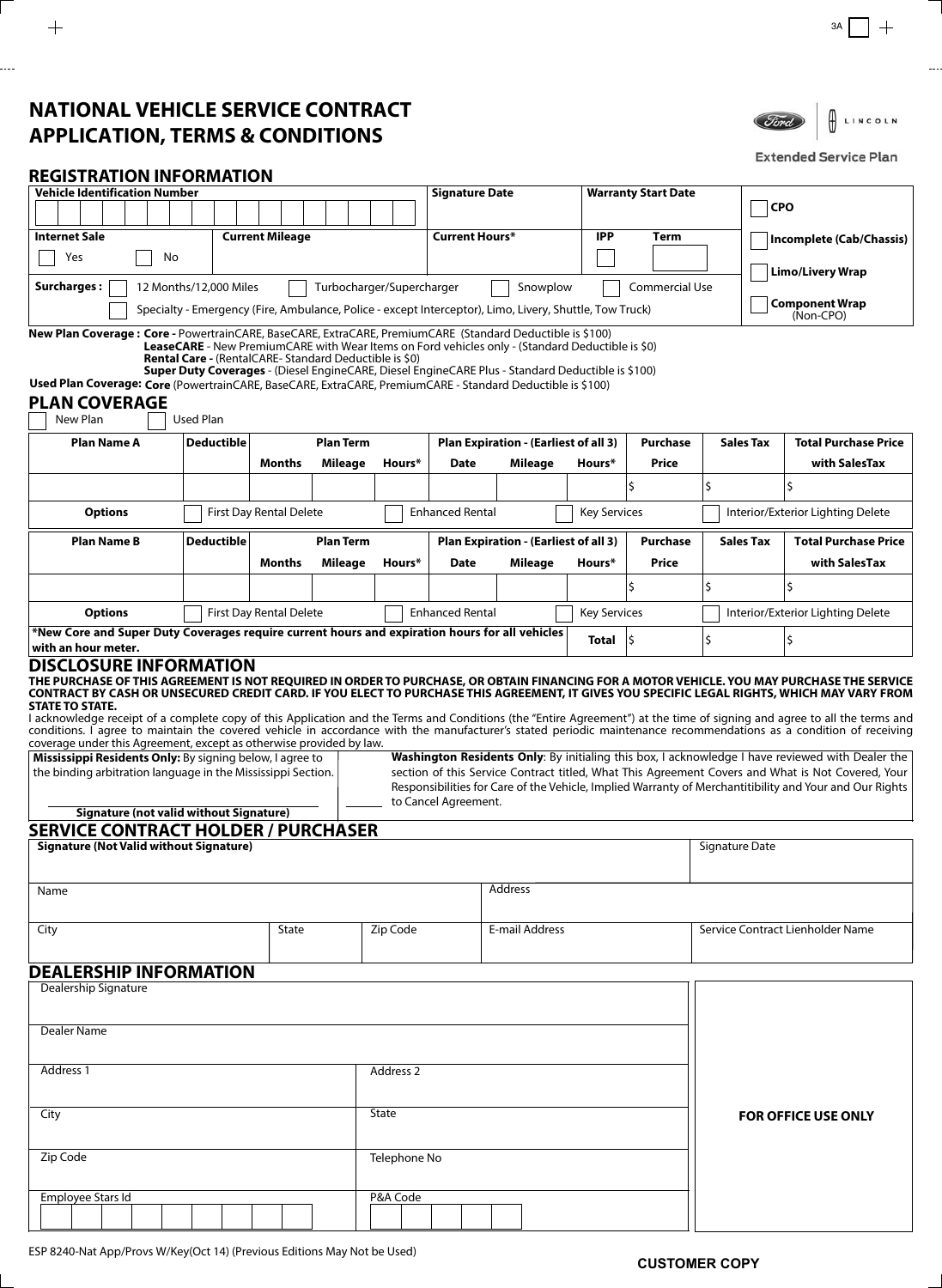### **1A. INTRODUCTION & PARTIES (FORD MOTOR SERVICE COMPANY):**

In all states except CO, FL, ID, IN, KS, and WA, all service contract obligations, including the Application (this "Agreement'') are between Ford Motor Service Company, the Service Contract Provider (hereinafter referred to as "We'', "Us"' or "Our'') and the Service Contract Holder (hereinafter referred to as "You" or "Your''). In the states of Colorado, DC, Indiana, Kansas, Minnesota, Rhode Island, Washington and Wisconsin, all service contract obligations for Competitive Make Vehicles, including the Application are between Us and You. You may contact Us at the following address:

Ford Motor Service Company Extended Service Plan Headquarters

P.O. Box 6045

Dearborn, Michigan 48121

Toll-free number 800-521-4144

FULL FAITH AND CREDIT STATEMENT: In all states except in 1C and 1D below, all service contract obligations under this Agreement are backed by the full faith and credit of Ford Motor Service Company and are not guaranteed under a service contract reimbursement policy. Complimentary Plans are backed by the full faith and credit of Ford Motor Company.

**1B. INTRODUCTION & PARTIES (FORD MOTOR COMPANY OR SELLING DEALER):** In ID, all service contract obligations under this Agreement, are between Ford Motor Company, the Service Contract Provider (hereinafter referred to as "We", "Us", or "Our'') and the Service Contract Holder (hereinafter referred to as "You'' or "Your''). In the states of CO, IN, KS, and WA, all service contract obligations on Ford, Lincoln and Mercury products are between US and YOU. You may contact us at the following address:

Ford Motor Company

Extended Service Plan Headquarters

P.O. Box 6045

Dearborn, Michigan 48121

You may contact the Selling Dealer at the address shown on the Application for the Selling Dealer.

**FULL FAITH AND CREDIT STATEMENT:** In ID all service contract obligations under this Agreement are backed by the full faith and credit of Ford Motor Company. In the states of CO, IN, KS, and WA all service contract obligations under this Agreement on Ford, Lincoln and Mercury products are backed by the full faith and credit of Ford Motor Company and are not guaranteed under a service contract reimbursement policy. Complimentary Plans are also backed by the full faith and credit of Ford Motor Company.

**1C. INTRODUCTION & PARTIES (Florida only):** This service contract, including the Application, (this "Agreement") on Ford, Lincoln and Mercury vehicles is between Ford Motor Company (referred to in this Agreement as "We", "Us", or "Our") and the service contract holder (referred to in this Agreement as "You" or "Your"). Our Florida license number is 12118. You can contact Us at the address referenced in 1B above. All service contract obligations on competitive make vehicles is between The American Road Insurance Company and You. The Certificate of Authority Number is 09079 for The American Road Insurance Company. You can contact The American Road Insurance Company at the address referenced in 1D.

**1D. INSURED AGREEMENT STATEMENT:** In the state of Connecticut, all service contract obligations, on all Ford, Lincoln, Mercury and Competitive Make products are fully insured and guaranteed by a policy of contractual liability insurance or service contract reimbursement insurance. In the states of CO, IN, NE, WA and WI, all service contract obligations on Competitive Make Products are fully insured and guaranteed by a policy of contractual liability insurance or service contract reimbursement insurance. The policy is issued by:

#### **The American Road Insurance Company**

**P.O. Box 6045** 

#### **Dearborn, Michigan 48121**

**Policy Number: 81-3110-700-001** and all applicable endorsements.

**1E. ADMINISTRATION:** All service contract obligations under this Agreement are administered by:

**Ford Customer Service Division** 

#### **16800 Executive Plaza Drive**

#### **Dearborn, Michigan 48126**

**2. ENTIRE AGREEMENT:** This Agreement, which includes the Application, is the complete and exclusive statement of the agreement and understanding between You and Us regarding the extended service contract and related benefits for Your vehicle.

ESP 8240-Nat App/Provs W/Key(Oct 14) (Previous Editions May Not be Used)<br>Page 1 of 9 **2A. WHEN COVERAGE BEGINS AND ENDS:** For **NEW PLAN AGREEMENTS,** Coverage begins at the New Vehicle Limited Warranty Start Date and Zero Miles or Hours. Coverage ends at the earlier of the Number of Months Purchased or the Number of Miles or actual or equivalent Hours purchased from the New Vehicle Limited Warranty Start Date or Zero Miles or Hours. For **USED PLAN AGREEMENTS ON ELIGIBLE FORD, LINCOLN OR MERCURY VEHICLES THAT HAVE NEW VEHICLE LIMITED WARRANTY REMAINING AT THE TIME OF PURCHASE,** Coverage begins at the Signature Date and Current Mileage or Hours. Coverage **ENDS** the earlier of the Number or Months Purchased or the Number of Miles or

Number of actual or equivalent Hours Purchased from the expiration of the New Vehicle Limited Warranty. **ELIGIBLE FORD, LINCOLN OR MERCURY VEHICLES THAT HAVE NO NEW VEHICLE LIMITED WARRANTY REMAINING AND ELIGIBLE USED COMPETITIVE MAKE VEHICLES (REGARDLESS OF WARRANTY STATUS),** Coverage **BEGINS** at the Signature Date and Current Mileage or Current Hours. Coverage **ENDS** at the earlier or the Number of Months Purchased or the Number of Miles or actual or equivalent Hours Purchased from the Signature Date and Current Mileage or Current Hours.

**2B. INSURER "CUT-THROUGH" BENEFITS:** If any insured service contract repair or reimbursement claim has not been completed within 60 days from the date You filed a claim with the Selling Dealer or Us or We are insolvent or financially impaired, You may make a claim directly against The American Road Insurance Company for the cost of your repairs (including all sums which We are legally obligated to pay to You), subject to the exclusions, deductions and limitations contained in this Agreement and in the underlying policy of insurance. You may not make a cutthrough claim against The American Road Insurance Company for a Complimentary Plan. Complimentary plans are not offered in the states of Florida and New York.

**3. DEFINITIONS:** In this Agreement, the following capitalized terms have the meanings assigned to them:

**Branded Vehicle** means a vehicle that has a valid certificate of title that indicates: (i) a salvage title, (ii) that the vehicle was stolen or (iii) that an insurance carrier insuring the vehicle determined that the physical damage to the vehicle exceeded the value of the vehicle.

**Certified Pre-Owned (CPO) Vehicle Upgrade Coverage** means a new core coverage on a Ford, Lincoln or Mercury vehicle purchased for an additional price that may provide additional component coverage or longer term and mileage benefits beyond the manufacturer's certified warranty.

**Commercial Use** means the Vehicle is: (i) used primarily for business or government purposes, by an individual or multiple drivers any government agency or municipality; or (ii) designated by the Selling Dealer as a vehicle sold for Commercial Use when reported to the vehicle's manufacturer. Ford, Lincoln or Mercury vehicles reported sold with delivery codes: "3", "4", "6", "7", "C", "D", "E", "H", "I", "L", "M", "S", "T", and "#" are vehicles used for Commercial Use.

**Competitive Make Vehicle** means any vehicle other than a Ford, Lincoln or Mercury vehicle.

**Component Wraps (Non-CPO) Coverage** means new ExtraCARE or PremiumCARE coverage for any component not covered under any existing Powertrain Warranty of 10 years or 100,000 miles or greater.

**CORE Coverage** means new or used PowertrainCARE, BaseCARE, ExtraCARE, and PremiumCARE coverage.

**Disappearing Deductible** means a deductible option under which there is no deductible charged for each Eligible Repair Visit when repairs or services are performed by the Selling Dealer.

**Eligible Repair Visit** means a single visit to a dealer or other repair provider for service or repair of a failure to the Vehicle covered by this Agreement.

**Emergency Service or Repair** means necessary service or repair to an inoperable Vehicle at a dealer or repair provider other than a Ford or Lincoln dealership.

**Emergency Travel Expenses** means the costs of Your meals, lodging, car rental and commercial transportation to Your destination and the return trip to retrieve Your Vehicle after it is repaired.

**Failure** means a cessation of normal functioning of the Vehicle components covered by this Agreement that arise from defects in materials or workmanship or caused by normal wear and tear covered by this Agreement.

**Hours** means an alternate measure of mileage to determine coverage plan expiration for which 1 hour equals 25 miles, and applies to all Super Duty Coverage Plans and Incomplete Vehicle Plans.

**Incomplete Vehicle** means vehicles known as chassis cabs, stripped chassis and cutaways. Incomplete for Ford vehicles means vehicles with the first three VIN positions of 1FB, 1FC, 1FD, 1F6, and 3FR (except body types E14, E24, S24, E31, S31, E34, S34 , E1B, E1E, E2E, E3B, E3E, S1E, S2E, S3B, and S3E). Only Chevrolet, Dodge, Ford and GMC vehicles are eligible for Incomplete Vehicle Plans.

**LeaseCARE Coverage** means new PremiumCARE coverage with Wear Items on Ford vehicles only.

**Limousine/Livery Wrap Coverage** means new PremiumCARE coverage on any Lincoln MKS, MKT, Navigator Limo, Navigator Livery or any vehicle used or operated for hire or funeral business.

**New Vehicle Limited Warranty** means the manufacturer's original limited bumper to bumper warranty overing a new Vehicle or the parts and components of the new Vehicle.

**Provider Fee** means the consideration paid for a service contract.

**Reimbursement Insurance Policy** means a policy of insurance that is issued to a service contact provider for reimbursement of service contract obligations.

**RentalCARE Coverage** means reimbursement for vehicle rentals due to repairs covered under the manufacturers' warranty or recalls.

**Retail Value of the Vehicle** means the retail value of the Vehicle at the time of repair or service, as determined by "National Auto Dealer's Association (N.A.D.A.)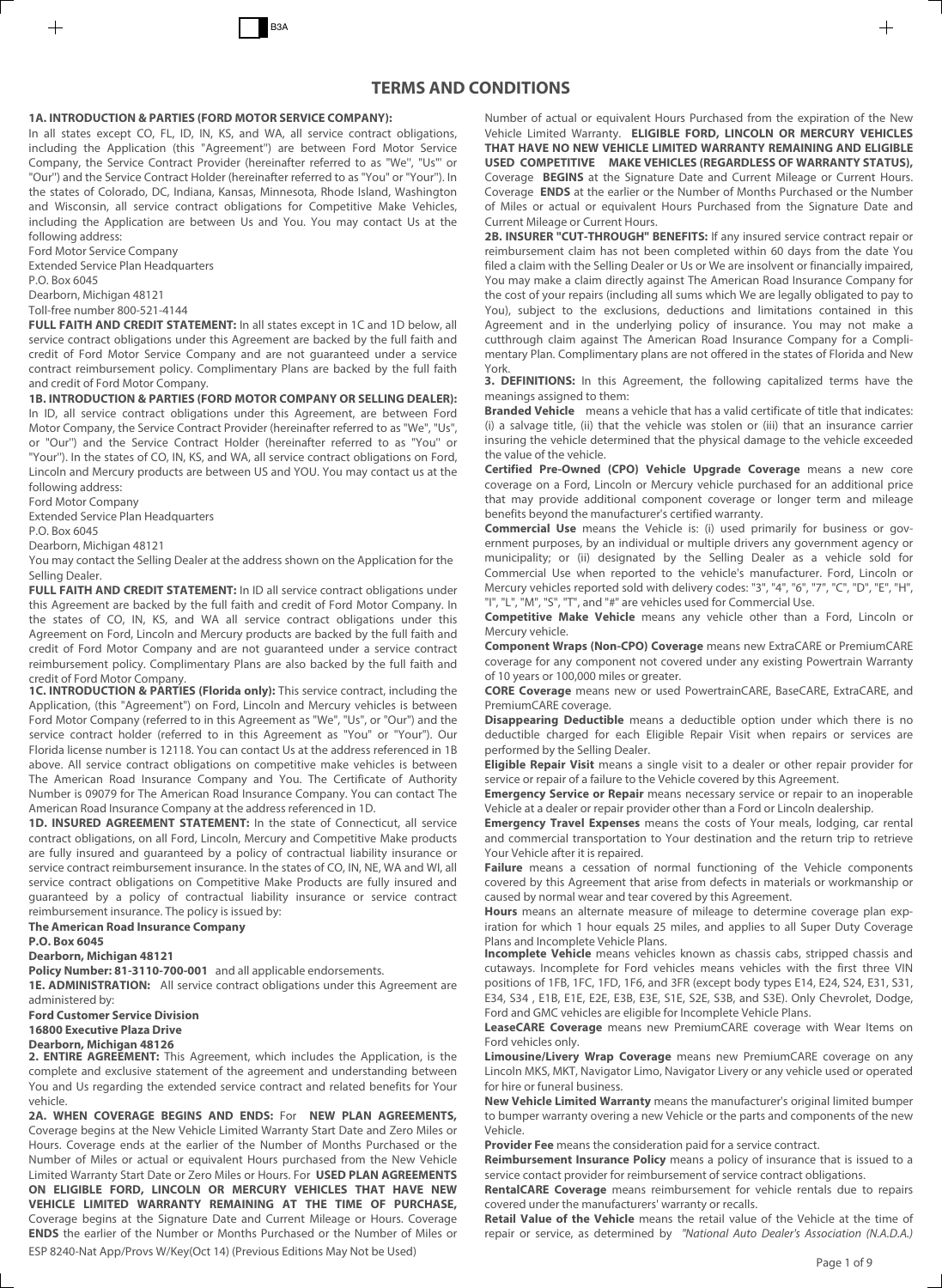Guide", taking into consideration the location, mileage and condition of the Vehicle. **Scheduled Maintenance Services** means all scheduled maintenance services at the service intervals listed in the Scheduled Maintenance Guide for the Vehicle, including adherence to the normal or severe duty mileage and time requirements depending on vehicle usage.

**Selling Dealer** means the authorized Ford or Lincoln dealership that sold the service contract represented by this Agreement.

**Service Contract** means a contract or agreement for consideration above the lease or purchase price of the Vehicle for a specific duration to perform the repair, replacement, or services for operational or structural failure due to a defect in materials or workmanship, or normal wear and tear.

**Service Contract Holder or Purchaser** means a person who is the original purchaser or original holder of a service contract.

**Service Contract Provider or Provider** means a person who is contractually obligated to the service contract holder under the terms of the service contract. **Signature Date** means the date You signed the Application to this Agreement.

**Snow Plow Factory Option** means any new and used F-150 (except 2011-2012 model years), Ford F-250, F-350, F-450 and F-550 trucks that are equipped with Snow Plow Prep Package models 53C, 86M, 473,or 627 (7700 Payload Group-V), 862, 863, 864, 62B, 62S, 63A, 68P and 47S or any snow plow package that is the equivalent of the Snow Plow Prep Package models.

**Speciality** means any vehicle classified as emergency (fire/ambulance), police (except interceptor), limousine, livery, shuttle or tow truck.

**Super Duty Coverage** means a Ford Super Duty Diesel EngineCARE and Ford Super Duty Diesel EngineCARE Plus coverage plan on an eligible Ford F-250, Ford F-550 truck, a Ford E-250, Ford E-350, Ford E-450 or a Ford Excursion equipped with a 6.7L Power Stroke engine.

**Vehicle** means the vehicle identified in the Application by the VIN and in the State of Washington subject to registration under chapter 46.16 RCW.

**Vehicle Identification Number (VIN)** means the 17 alpha-numeric identifier assigned to a motor vehicle by the manufacturer.

**Warranty Start Date,** for the New Vehicle Limited Warranty, means the date on which the Vehicle was placed into service. If the Vehicle was used by the dealership as a demonstrator unit, the Warranty Start Date is the date the Vehicle was placed into service as a demonstrator unit.

**Wear Items** means coverage for brake pads and linings, clutch disc, spark plugs, engine belts, hoses, hose clamps and o-ring seals, wiper blades and shock absorbers/struts.

**Zero Miles** means the starting mileage for the calculation of the expiration of all New Vehicle Limited Warranties. For benefit determinations, all New Vehicle Limited Warranties are considered to begin with zero miles on the Vehicle.

### **4. DEDUCTIBLES:**

### **STANDARD DEDUCTIBLES**

If You elected coverage with a Standard Deductible or Optional Deductible, We will charge You that deductible for each Eligible Repair Visit, regardless of the number of Failures to be repaired.

#### **OPTIONAL DEDUCTIBLES**

Deductible options are not available on Super Duty Coverages, LeaseCARE and RentalCARE Coverages. The \$200 Deductible option is not available on the CPO Upgrade Coverages, Component Wrap (Non-CPO) Coverages, and Limousine/Livery Wrap Coverages. The \$50 Disappearing Deductible is not available on Incomplete Vehicle Coverages. The \$0 Deductible Option is not available on Used Core Plan Coverages. The Disappearing Deductible is not available on Incomplete Vehicle Coverages and Limousine/Livery Wrap Coverages.

**5. WHAT THIS AGREEMENT COVERS:** Subject to the deductibles, exclusions and other limitations in this Agreement and depending on the Plan and Coverage You elected, service and repairs (including parts, labor costs and applicable taxes) will be provided while You own the Vehicle.

We will either: (a) service Your Vehicle; (b) repair or place covered Failures or (c) reimburse You for the Vehicle's servicing in the event of an Emergency Service or Repair, or for the repair or replacement of covered Failures and repairs needed to a non-covered component caused by the Failure of a covered component. We may review the requested repair or service or inspect the Vehicle before performing any service or repairs.

### **5A. COVERED ITEMS - "PowertrainCARE''**

If You elected PowertrainCARE, the following items are covered except for Component Wrap (Non-CPO) Coverages.

**Engine -** Cylinder block and all internal lubricated parts, seals and gaskets, the cylinder heads, manifold (Exhaust, Intake and bolts), factory installed turbocharger/ supercharger units, timing chain (gears or belt), flywheel, valve covers, oil pan, timing chain cover, oil pump, water pump, thermostat, thermostat housing.

### **(EXCEPTIONS: CARBURETION AND FUEL INJECTION COMPONENTS ARE NOT COVERED).**

**Transmission -** Transmission case, hose clamps and hose o-ring seals and all internal parts including torque converter and transfer case (all internal parts), seals and gaskets.

ESP 8240-Nat App/Provs W/Key(Oct 14) (Previous Editions May Not be Used)<br>Page 2 of 9 **Front-Wheel Drive -** Final drive housing and Rear Axle Housing for AWD (including

all Internal parts), universal and constant velocity joints, axle shafts, locking rings (four-wheel drive vehicles), seals and gaskets, and automatic front locking hubs (four-wheel drive).

**Rear-Wheel Drive -** Drive axle housings and Front Axle Housing for 4X4 (including all Internal parts), universal and constant velocity joints, axle shafts, seals and gaskets, and driveshafts.

### **5B. COVERED ITEMS - "BaseCARE''**

If You elected BaseCARE, You have PowertrainCARE coverage and coverage for the following additional items:

**Odometer & Speedometer -** Coverage is provided for both the odometer and speedometer, including all cables and connectors.

**Engine -** Metal fuel lines, harmonic balancer and bolt, and diesel injector pump.

**Steering -** Power steering pump, cooler and metal lines, couplings, seals and gaskets, manual and power steering gear housing and all internal parts, including linkages, control valve, column lock (tilt wheel), pulley assembly for power steering pump, and the idler arm.

**Front Suspension -** MacPherson struts, upper and lower control arms, stabilizer bar, linkage and bushings, tie rods, control arm shafts and bushings, upper and lower ball joints, kingpins and bushings, spindle and spindle supports. **NOTE: This coverage includes only the items listed in this paragraph and does not include either front end alignments or wheel balancing, unless the repair to such items is required in conjunction with the repair of a Failure.** 

**Brakes -** Master cylinder, calipers and wheel cylinders, combination valve, metal lines and fittings, power brake booster, backing plates, springs, clips and retainers, self-adjusters, parking brake linkage and cables, brake pedal shaft. **NOTE: This coverage includes only the items listed in this paragraph and does not include brake drums, rotors, linings or pads, unless the repair to such items is required in conjunction with the repair of a covered Failure.** 

**Air Conditioning -** Compressor, condenser, evaporator, A/C compressor head, A/C compressor clutch switch, A/C clutch and clutch bearings, compressor seals, pulley and field coil.

**Electrical -** Alternator, starter motor, voltage regulator, manually operated electrical switches, ignition switch, wiper motors, electronic ignition module, radiator fan relay, fuel pump, starter motor solenoid, wiring harnesses (excluding spark plug wires), and electrical components of a heated back glass. **NOTE: Heated back glass coverage is for electrical components only and does not include general glass damage or breakage.** 

#### **5C. COVERED ITEMS - "ExtraCARE''**

If You elected ExtraCARE, You have PowertrainCARE and BaseCARE coverage and coverage except for the following additional items:

**Engine -** Flywheel ring gear, diesel lift pump and gas and diesel fuel injectors.

**High Tech -** Air conditioner accumulator, ETA pump hose assembly, anti-lock brake module and sensor, automatic temperature control, distributor cap and rotor, electronic air suspension (switch-vacuum pump. control-assembly suspension air spring, spring & solenoid assembly front suspension, air spring solenoid, o-ring solenoid, left/right-front spring, dryer assembly, sensor-air level, airline protector, spring-load leveling, control module-air suspension, sensor right/ left rear suspension leveling, air suspension quick connect, airline repair kit, switch-right/left rear suspension leveling, o-ring suspension air spring dryer, silencer-air suspension, wire assembly air suspension switch, front spring air suspension and rear spring air suspension), electronic instrument cluster (excluding the dash pad, clock, audio and visual equipment), fuel tank and lines, diesel injectors and lines, heater blower motor and core assembly, keyless entry system (excluding door handles), power seat motors, power window motors and regulators, power antenna, power door locks (excluding door handles and electronic key fobs), power door lock retainer clip, radiator, radiator fan, radiator fan clutch or motor, speed control, engine mounts, transmission vacuum module and mounts, and external transmission module.

**5D. COVERED ITEMS - "PremiumCARE''** If You elected PremiumCARE, all Failures are covered **EXCEPT for those items excluded in the Provision titled: "WHAT IS NOT COVERED BY THIS AGREEMENT''.** 

### **5E. COVERED ITEMS - NEW PLAN "LeaseCARE"**

If you elected LeaseCARE, You have PremiumCARE coverage with Wear Items on Ford vehicles only.

**5F. COVERED ITEMS - NEW PLAN "Component Wrap (Non-CPO) Coverage"** If You elected Component Wrap (Non-CPO) Coverage, You have new ExtraCARE or PremiumCARE coverage for all components not covered under any existing Powertrain Warranty of 10 years or 100,000 miles or greater. Component Wrap (Non-CPO) Coverage applies only to the original Service Contract Holder for the selected coverage and is not transferable to any subsequent vehicle owner.

**5G. COVERED ITEMS - NEW PLAN "LIMOUSINE/LIVERY Wrap Coverage"** If You elected Limousine/Livery Wrap Coverage, You have PremiumCARE coverage on all components not covered under any ExtraCARE Limited Warranty.

**5H. COVERED ITEMS - NEW PLAN "RentalCARE''** If You elected RentalCARE coverage, We will reimburse You for the actual charges up to \$30 per day (including tax) on Ford, Mercury and Competitive Make vehicles and \$45 per day (including tax) on Lincoln vehicles that You incur to rent a motor vehicle for up to (3) days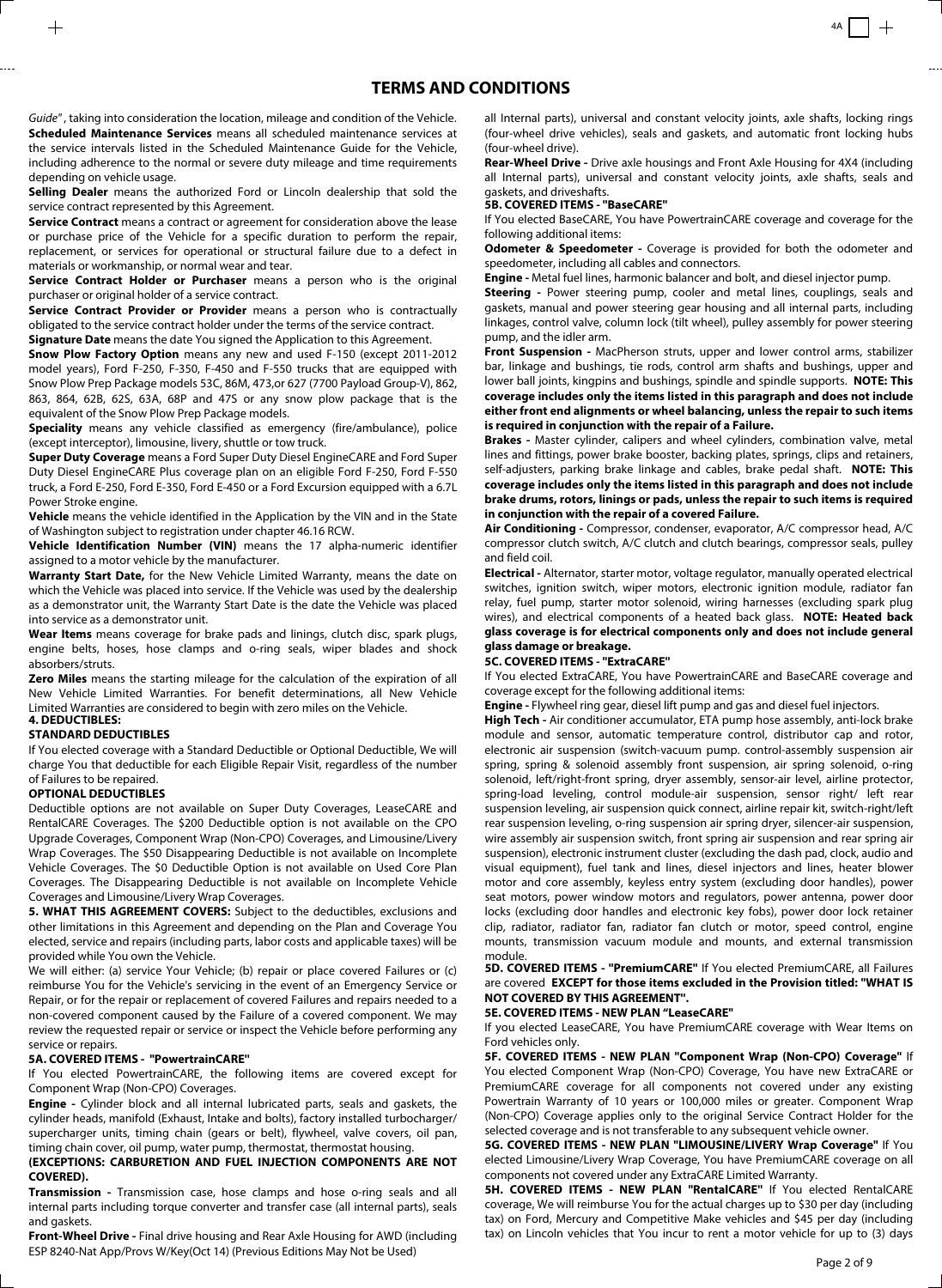while Your Vehicle is being repaired provided, however: (i) the service or repair is: (1) covered under the New Vehicle Limited Warranty or (2) the result of a manufacturer's recall or customer satisfaction program and (ii) the vehicle must be rented from a Ford or Lincoln dealership or other commercial agency that rents or leases motor vehicles as its principal business. RentalCARE coverage will begin when You deliver the Vehicle to the Selling Dealer or other dealer that has a franchise from an original equipment manufacturer. To determine the (3) day coverage period, the first day of coverage is the day after You deliver Your Vehicle for repair or service. If You elected RentalCARE Coverage with a plan term that exceeds 3 years or 36 months from the bumper to bumper New Vehicle Limited Warranty, You will receive component coverage only under our PremiumCARE plan upon expiration of the earlier of 3 years or 36 months from the bumper to bumper New Vehicle Limited Warranty, for the additional plan term You selected.

**5I. COVERED ITEMS - Ford Super Duty Diesel EngineCARE** If You elected Ford Super Duty Diesel EngineCARE, the following items are covered: Crankcase, oil cooler, cylinder block, cylinder heads, cylinder head gasket, EGR cooler, factory installed turbocharger, fuel injection pump, fuel injection pressure regulator, fuel injectors, internal lubricated parts, oil pump, timing chain cover, and timing chain (gears or belt).

**5J. COVERED ITEMS - Ford Super Duty Diesel EngineCARE Plus** If You elected Ford Super Duty Diesel EngineCARE Plus, the following additional items are covered: Flywheel, manifold (exhaust and intake), manifold and bolts, oil pan, seals and gaskets, thermostat, thermostat housing, valve covers, and water pump.

### **6. ADDITIONAL BENEFITS**

**6A. ROADSIDE ASSISTANCE COVERAGE - Only available with the following NEW AND USED CORE PLAN COVERAGES, LEASECARE COVERAGES, COMPONENT WRAP (NON-CPO) COVERAGES, LIMOUSINE/LIVERY WRAP COVERAGES OR SUPER DUTY COVERAGE PLANS:** 

For all New and Used Core Coverages, LeaseCARE Coverages, Component Wrap (Non-CPO) Coverages, Limousine/Livery Wrap Coverages and Super Duty Coverages up to and including E and F-250 vehicle series and equivalent vehicle series, We contracted with Cross Country Motor Club, Inc. and Cross Country Motor Club of California, Inc. ("Cross Country"), licensed automobile clubs, to provide roadside assistance to You as part of this Agreement. Cross Country's address is P.O. Box 9145, Medford, MA 02155. For all Super Duty Plans covering E and F-350 vehicle series and higher and equivalent vehicle series, We contracted with National Motor Club-RV, Inc., National Motor Club-Group Services, Inc. and National Motor Club of California, Inc. ("National Motor"), licensed automobile clubs, to provide Roadside Assistance to You as part of this Agreement. National Motor's address is P.O. Box 141266, Irving, Texas 75014-1266. Cross Country and National Motor shall hereinafter be collectively referred to as "Ford/Lincoln Roadside." Roadside Assistance includes: (i) Roadside Assistance Items, (ii) Emergency Travel Expense Reimbursement, and (iii) Destination Assistance. The Roadside Assistance benefits provided under this Agreement are available from Ford/Lincoln Roadside 24 hours a day, 7 days a week.

**To request roadside assistance or for customer inquiries, call Ford Roadside at 800-241-3673 or Lincoln Roadside at 800-521-4140.** Service providers who provide Roadside Assistance are independent contractors and not employees, agents or representatives of Cross Country, National Motor or Us.

**1. ROADSIDE ASSISTANCE ITEMS** ITEMS COVERED: Roadside Assistance provides coverage of up to \$100 in benefits for the following items (including the cost of the service call and labor costs for services performed at the site of the disablement): (a) lock-out assistance; (b) flat tire changes; (c) battery jump starts (electric Vehicle's main power cell batteries are not included in this coverage; (d) out of fuel assistance, which provides the delivery of gasoline or diesel fuel to You, including the cost of up to 2 gallons of fuel (5 gallons of diesel fuel for diesel engine vehicles), provided that coverage is limited to 3 ``no charge'' service calls during a 12 month period; and (d) towing, when the Vehicle is disabled, provided this coverage is limited to one tow per disablement.

ITEMS NOT COVERED: Roadside Assistance does not provide coverage for: (a) replacement parts, (b) gasoline or diesel fuel (except for an out of fuel assistance call provided in section 6.1(d) herein), (c) tire repair, (d) rental of towing equipment, (e) storage fees; (f) fees for labor performed at a garage or service facility; or, (g) any "out of fuel'' service request if the Vehicle is located at Your residence or an operating commercial fueling station; (h) impound towing or towing by a person other than a licensed service station or garage; (i) the assistance of any private parties or (j) alternative fuel (such as compressed natural gas or liquid propane gas). WHEN YOU CALL FOR SERVICE, YOU WILL BE CONNECTED WITH THE DISPATCHER AND A SERVICE VEHICLE WILL BE SENT TO YOUR LOCATION. PLEASE PROVIDE THE DISPATCHER WITH:

1) Your name, address and the VIN;

2) the exact location of the Vehicle; and,

ESP 8240-Nat App/Provs W/Key(Oct 14) (Previous Editions May Not be Used)<br>Page 3 of 9 3) the nature of Your emergency. LIMIT OF LIABILITY: If You prefer to arrange Your own roadside assistance or towing, We will reimburse You up to \$100 per disablement for the emergency expenses You actually incur, provided that within twenty (20) days of the disablement You send a written request for Roadside Assistance benefits that includes a statement of Your loss and the original receipts

for Your expenses to Ford Roadside at the address shown herein.

**2. EMERGENCY TRAVEL EXPENSE REIMBURSEMENT -** If Your Vehicle is disabled 100 or more miles from Your residence (according to Ford/Lincoln Roadside records) as a result of a collision or a mechanical Failure covered by this Agreement or the New Vehicle Limited Warranty, We will reimburse You up to \$500 for the actual Emergency Travel Expenses You incur within the first 72 hours following the disablement.

**3. DESTINATION ASSISTANCE -** If the Vehicle is disabled because of a collision or Failure covered by this Agreement or a New Vehicle Limited Warranty and You require transportation to Your destination, We will reimburse Your transportation costs up to \$75.

**To receive reimbursement expenses under "EMERGENCY TRAVEL EXPENSE REIMBURSEMENT'' and "DESTINATION ASSISTANCE'', within twenty (20) days of the disablement, You must send to Ford/Lincoln Roadside at the address shown here in a written request for benefits that includes: (i) a statement of Your loss; (ii) the original receipts for Your expenses; (iii) a copy of the accident report filed with the state or local police (if the disablement is caused by a collision); (iv) a copy of the repair order indicating the service or repairs performed under this Agreement or the Vehicle's New Vehicle Limited Warranty (if the disablement is due to a Failure).**

**6B. TOWING REIMBURSEMENT -** If towing is necessary because a Failure occurs or services provided by Your coverage are required, Ford/Lincoln Roadside will pay the towing costs if the Vehicle is towed to the Selling Dealer or other Ford Motor Company franchised dealer. The amount of the cost to be reimbursed will depend upon the coverage You select in the Application. The towing reimbursement is limited to \$100 per incident on E and F-250 vehicle series and \$200 per incident on E and F-350 vehicle series and higher.

**6C. RENTAL CAR REIMBURSEMENT: AVAILABLE ON NEW AND USED CORE COVERAGES, LEASECARE COVERAGES, COMPONENT WRAP (NON-CPO) COVERAGES, OR SUPER DUTY COVERAGES** You may be eligible for rental car reimbursement if: (i) the servicing or repair facility determines that the service or repair is: (a) covered under this Agreement or a New Vehicle Limited Warranty or (b) covered under both this Agreement and the Manufacturers' Limited Warranty for Powertrain, Safety and Emission coverages or a Ford Motor Company manufacturer's recall, and (ii) You rent the vehicle from a Ford or Lincoln dealership or other commercial agency.

If You elect the First Day Rental Delete Option, an additional eligibility term for Rental Car Reimbursement is the Vehicle must be kept overnight by the repair facility because it was inoperable or would become inoperable if it was continued to be operated.

If You meet all of the eligibility requirements set forth herein, We will reimburse You for vehicle rental charges You actually incur up to \$30 per day (including tax) for Ford, Mercury and Competitive Make Vehicles and \$45 per day (including tax) for Lincoln vehicles for up to 10 days or until the repair is complete, whichever occurs first. Rental Car Reimbursement starts when the Vehicle is delivered to the Selling Dealer or other Ford Motor Company franchised dealer for service and the vehicle is inoperable. Rental Car Reimbursement ends when the repair is completed.

**6D. FIRST DAY RENTAL OPTION -** If Your Vehicle is a Ford, Lincoln or Mercury Vehicle, You received First Day Rental with Your **NEW OR USED CORE COVERAGES, LEASECARE COVERAGES, COMPONENT WRAP (NON-CPO) COVERAGES, OR CPO UPGRADE COVERAGE,** We will reimburse You for vehicle rental charges You actually incur up to \$30 per day (including tax) for Ford, Mercury and Competitive Make Vehicles and \$45 per day (including tax) for Lincoln vehicles for up to 10 days or until the repair is complete, whichever occurs first. Rental Car Reimbursement starts when the Vehicle is delivered to the Selling Dealer or other Ford Motor Company franchised dealer for service. We will not reimburse You for any vehicle rental charge(s) incurred before the Signature Date of this Agreement or upon completion of Your repair.

### **6E. ENHANCED RENTAL OPTION:** This option is available on all **NEW AND USED CORE COVERAGES, LEASECARE COVERAGES, CPO UPGRADE COVERAGES, RENTALCARE COVERAGES AND SUPER DUTY COVERAGES**.

If You elected to purchase Enhanced Rental Option with any of the Coverages referenced above, We will reimburse You for vehicle rental charges You actually incur up to \$60 per day (including tax) for up to 10 days for all plans except RentalCARE and for up to 3 days on RentalCare or until the repair is complete, whichever occurs first. Enhanced Rental Option starts when the Vehicle is delivered to the Selling Dealer or other Ford Motor Company franchised dealer for service.

**6F. INTERIOR/EXTERIOR LIGHTING OPTION -** This option is available on New and Incomplete PremiumCARE Coverages. If you elected to purchase Interior/Exterior Lighting with New or Incomplete PremiumCARE Coverage, You have coverage for electrical failures on incandescent bulbs, halogen bulbs, High Intensity Discharge (HID) and LED lamp assemblies.

**6G. KEY SERVICES OPTION -** This option is available on all **NEW AND USED CORE COVERAGES, LEASECARE COVERAGES, LIMOUSINE/LIVERY WRAP COVERAGES, CPO UPGRADE COVERAGES OR COMPONENT WRAP (NON-CPO) COVERAGES**

1. If You purchased the Key Services option with the Coverages referenced above on Your Eligible Vehicle keys and/or key fobs are lost, stolen, damaged or destroyed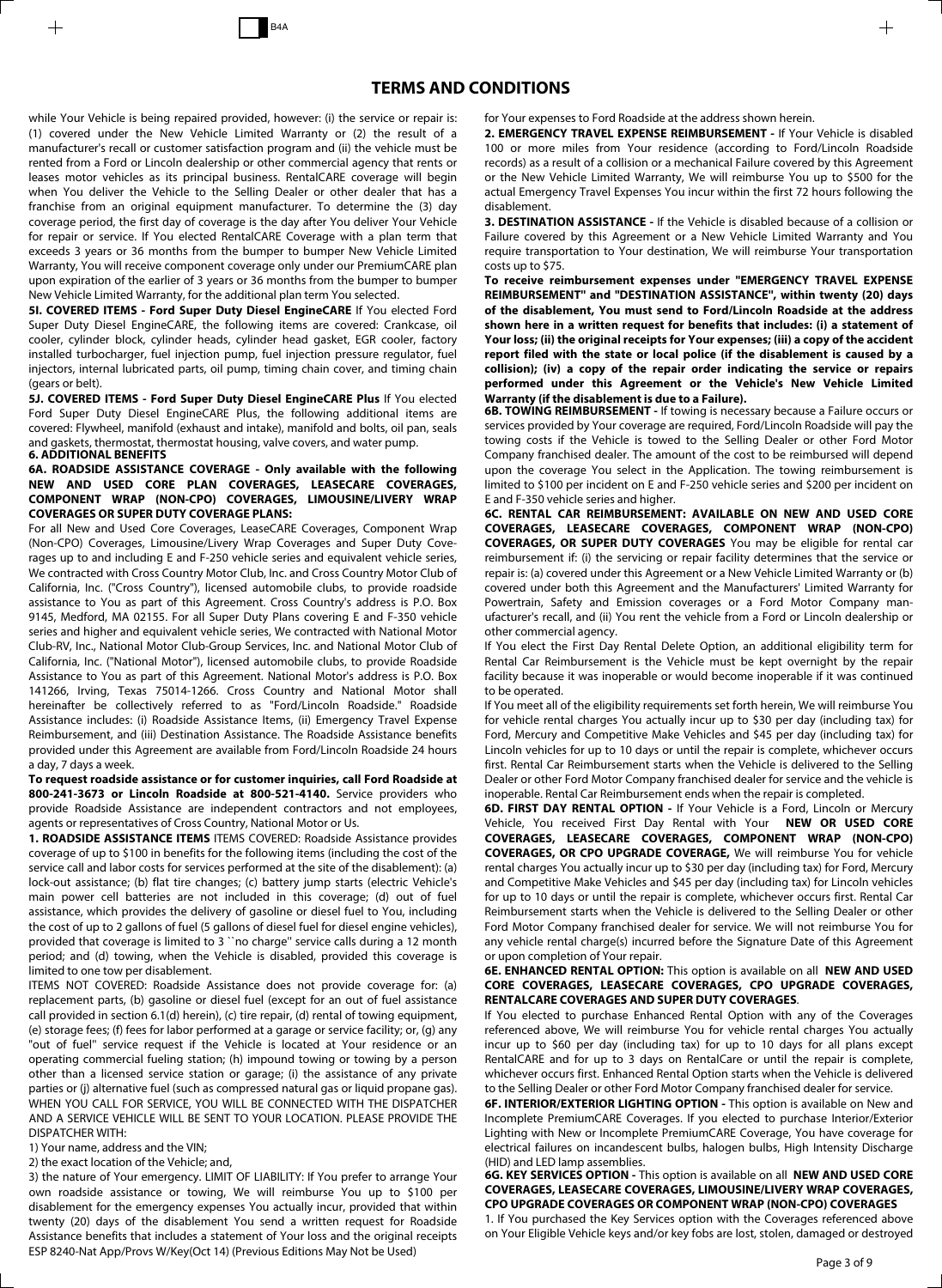on vehicles up to and including E and F-250 vehicle series or any equivalent competitive make vehicle series, Ford/Lincoln Roadside will arrange for replacement of Your Eligible Vehicle key and/or key fobs. The maximum benefit for Key Services will not exceed \$500 per year (including keys and fobs, labor charges, programming, registration, and taxes). We recommend that You return to Your originating dealer or any other appropriate franchise dealer for Key Services.

TO PROTECT CONSUMERS, KEY SERVICES RECOMMENDS THAT ALL ELIGIBLE VEHICLE KEYS AND KEY FOBS REPORTED AS LOST, STOLEN, DAMAGED OR DESTROYED BE REPROGRAMMED BY YOUR ORIGINATING DEALER OR OTHER APPROVED FRANCHISE DEALER. Key Services will not be eligible on all Incomplete Vehicles, Transit Vans/Wagons or E and F-350 vehicle series, on all 3500 series trucks and vans or higher and any equivalent Competitive Make Vehicles.

2. To receive Key Services coverage, You must provide the following to Your originating Dealer or other appropriate franchise dealer:

**·** A completed and signed Vehicle Ownership form;

**·** A valid driver's license;

**·** One additional piece of identification relating to the Vehicle such as Vehicle Title or Bill of Sale, valid Certificate of Registration or Registration, or valid proof of insurance for the Vehicle; and

**·** Your written consent authorizing Key Services on your behalf if request is made by a third party agency.

3. To receive reimbursement for Key Services Coverage, please contact the provider referenced in section 6A.

**7. WHAT IS NOT COVERED BY THIS AGREEMENT: Unless stated otherwise (See STATE SPECIFIC provisions for additional exclusions or changes), this Agreement does NOT cover:** 

**a) Repairs covered by manufacturer recalls, insurance or in-force warranty or warranty provided by an insolvent manufacturer or insurer;** 

**b) Service adjustments, cleaning not made with a covered repair and software upgrades;**

**c) Repairs to any engine, transmission and final drive components for damages caused by an after-market (non-factory installed) part including but not limited to: turbocharger, supercharger, Compressed Natural Gas (CNG), Liquid Propane Gas (LPG), Nitrous Oxide fuel system modification or any other performance enhancing powertrain components including but not limited to Ford racing parts or accessories;** 

**d) Repairs caused by loss of lubricants or fluids or contamination of oil, fluids or fuel and repairs caused by continued operation of the vehicle after loss of lubricant or fluids or contamination of oil, fluids or fuel;** 

**e) Repairs caused by improper or unauthorized service procedures, collisions or other physical damage to the Vehicle, damage caused by a foreign object, unreasonable use or continued use with an obvious failure (including driving over curbs, overloading, or using the Vehicle as a stationary power source), damage from fire or explosions, road hazards, other casualty losses, or losses due to negligence, racing or Failures caused by: (1) alterations or modifications of the Vehicle, including the body, chassis, or components, after the Vehicle leaves the control of the manufacturer (any part or accessory that is not permanently affixed to the Vehicle at point of sale); (2) tampering with the Vehicle or the emissions systems and components; (3) the installation or use of any mechanical or electrical part not approved, certified or authorized by the Vehicle's manufacturer or any repair caused by after-market (nonfactory approved) PCM reprogramming; or (4) any part designated for "offroad only'' that is not installed by the manufacturer, including, but not limited to, lift kits, oversized tires, aftermarket wheels that do not provide equivalent fit and function as the original equipment installed by the manufacturer, roll bars, cellular phones, alarm systems, automatic starting systems and performance-enhancing powertrain components;** 

**f) Damage caused by the environment and pollution, including airborne fallout, corrosion chemicals, debris, tree sap, salt, hail, windstorm, lightning, freezing, flooding, earthquake, snow or ice;** 

**g) Damage caused by theft, vandalism, terrorism, riot or acts of war;**

**h) Any vehicle plan that exceeds the hour parameter for coverage expiration.** 

**i) Repairs or services caused by lack of required or recommended maintenance;**

**j) Scheduled Maintenance Services;** 

**k) Repairs needed to a covered part caused by the Failure of a non-covered part;**

**l) Repairs to the Vehicle if the odometer or hour meter is altered, broken, repaired or replaced so that We cannot determine the actual mileage or hours on the Vehicle;** 

**m) Loss of use of the Vehicle, loss of income, special or consequential damages, and personal expenses, such as motels, food, gas and mileage (except as provided by Roadside Assistance);** 

**n) Rental vehicle charges or fees such as mileage charges, drop-off fees, insurance, or gasoline;** 

**o) Vehicles manufactured for sale outside the United States, District of Columbia or Canada;** 

ESP 8240-Nat App/Provs W/Key(Oct 14) (Previous Editions May Not be Used)<br>Page 4 of 9

**p) Repairs to the Vehicle necessary due to operation outside of the United States, District of Columbia, Guam, Mexico, Puerto Rico, Virgin Islands, American Samoa, or Canada;** 

**q) Repairs made to the Vehicle that are required due to a condition that existed prior to the purchase or transfer of this Agreement;**

**r) Shop supplies and disposal of environmental wastes from the Vehicle or fuel used during the repair of Your Vehicle or storage fees;**

**s) A Vehicle is excluded from coverage if, (1) the New Vehicle Limited Warranty for the Vehicle or specified component parts are voided, in whole or part, (2) the Vehicle is a Branded or Salvaged Vehicle, or (3) if We cannot determine the VIN.**

**t) The following are not covered by this Agreement: Aston Martin, Bentley, Bugatti, Ferrari, Fisker, Hummer, Lamborghini, Land Rover, Lotus, Maserati, Maybach, McLaren, Porsche, Rolls Royce, Saab, Suzuki, Tesla and Wheego. Acura NSX, Audi: R8, R9, and any model with 8 or more cylinders, BMW: 6 series, 7 series, M series, Z8 and I8, Cadillac: V series, and XLR, Chevrolet: Camaro ZL1, Corvette 427, Corvette Z06, and Corvette ZR1, Chrysler: SRT, Dodge: SRT, Stealth, and Viper, Ford: Foose F-150, GT, Mustang Cobra R, All Roush Performance Modified Vehicles (except Stage 1), Shelby GT 500KR, GTS, Supersnake, all Saleen modified vehicles, and all Transit Connect Electric, Honda: Civic Natural Gas and FCX Clarity, Jaguar: F-Type, XJ series and XK series, Jeep: SRT, Lexus: LF-A and RC F, Mercedes-Benz: AMG, CL Class, G Class, Kompressor, S Class, SL Class, and SLR Class, Nissan: GT-R, and Volkswagen: Phaeton and any model with a W12 engine, taxis, vehicles used for competitive driving/racing/off-road use, all performance modified vehicles, 4X2-equipped vehicles modified with 4X4 AWD capabilities, fuel cell vehicles, incomplete vehicles (e.g., chassis cabs, cutaways, stripped chassis (except Ford Chevrolet, Dodge and GMC). Additional exclusions for New and Used Core, LeaseCARE and Component Wrap (Non-CPO) Coverages includes all trucks with the box removed or deleted. Additional Exclusions for Used Core Plans and Component Wrap (Non-CPO) Plans includes all emergency vehicles (fire/ ambulance), police vehicles, limousines, livery, shuttles, and tow trucks. Additional exclusions for LeaseCARE includes all Lincoln and Competitive Make vehicles. Additional exclusions for Certified Pre-Owned Upgrade Coverages includes vehicles equipped with snow plows. Additional exclusions for Incomplete Vehicle coverages includes all Competitive Make (non-Ford) vehicles except Chevrolet, Dodge and GMC, Ford E Series vehicles with body codes E1B, E1E, E2E, E3B, E3E, S1E, S2E, S3B, and S3E, and all Ford F-650 and higher vehicle series and any equivalent competitive make vehicle.** 

**u) Batteries of all types and cables, belts, hoses, hose clamps, brakes (front hub, drums, shoes, linings, disc rotors, pads), manual transmission clutch disc, exhaust system (includes catalytic converter), spark plugs, squeaks, rattles, tires, tune-ups, wheel balancing, wheel alignment, all lamps and lights (LED and HID lights, bulbs, sealed beam and lenses) except when purchased with New or Incomplete PremiumCARE Interior/Exterior Lighting, fogging of lamp assemblies and shock absorbers.**

**v) Service adjustments and cleaning, fixed (non-moving) body parts, bumpers, glass, moldings, ornamentation, paint, rust, sheet metal, structural underbody framework, side and rear view mirrors (glass and housing), water leaks, wind noise, weather strips, wheels, wheel studs, wheel covers, convertible top and bow, fabric, liners, fasteners, carpets, dash pad, wiper blades, knobs, trim, upholstery, physical damage or cosmetic issues.**

**w) Costs or expenses for the teardown, rental expense, inspection or diagnosis of Failures not covered by this Agreement.**

#### **8. REPAIR INFORMATION**

8A. WHERE TO GO FOR REPAIRS: (1)To obtain repairs or services under this Agreement on Ford, Lincoln and Mercury products, We require that You return to Your Selling Dealer or any other Ford or Lincoln franchised dealership in the United States or Canada. On Competitive Make products, We recommend that You return to Your Selling Dealer or other repair facility to obtain repairs or services to Your vehicle. If Your Vehicle is a Ford or Mercury, call 800-392-FORD to find the nearest Ford dealership. If the Vehicle is a Lincoln, call 800-521-4140 to find the nearest Lincoln dealership. Call 800-521-4144 to determine if repairs or services to Your Competitive Make Vehicle are covered by this Agreement. (2) If the Vehicle should need Emergency Service or Repair in the United States or Canada, and the vehicle is inoperable, You may use other repair or service facilities if all local Ford or Lincoln dealerships within a 25 mile radius are closed. If the Vehicle should need Emergency Service or Repair in Mexico, We require that You return to a Ford or Lincoln Dealership for repairs or services. If the vehicle is inoperable, You may use other repair or service facilities if all Ford and Lincoln dealerships within a 25 mile radius are closed. (3) To request reimbursement, You must provide a copy of the repair order and proof of payment to Your Selling Dealer or contact 1-800-321-7790. You have one year from the repair order open date or payment receipt date to request Your refund.

**8B. REPAIRS & MAINTENANCE SERVICES ARE MADE WITH AUTHORIZED NEW OR REMANUFACTURED PARTS:** All repairs will be made with Ford authorized new or remanufactured parts or other products We authorize.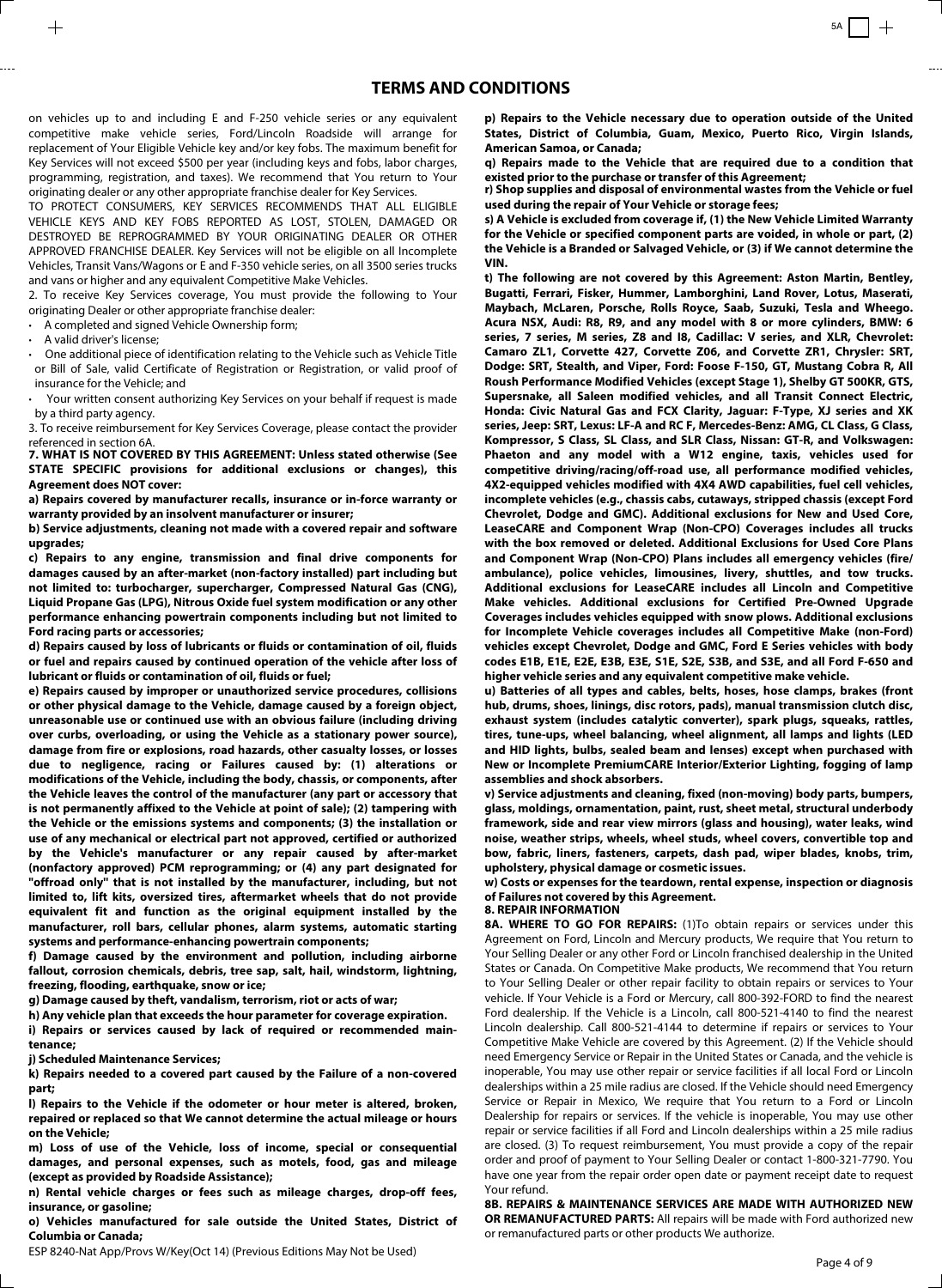**8C. LOSS LIMITS:** We will pay up to the current NADA Retail Value of the Vehicle for all service contract repairs for CORE Coverages, LeaseCARE Coverages, Component Wrap (Non-CPO) Coverages, Limousine/Livery Wrap Coverages and Super Duty Coverages for each Eligible Repair Visit. On a Ford or Lincoln vehicle, We will reimburse You fair and reasonable costs for parts and labor. On a Competitive Make vehicle, We will reimburse You up to the Manufacturer's Suggested Retail Price for parts and up to the retail time in a National Industry Labor Time manual for labor.

**9. YOUR RESPONSIBILITIES FOR CARE OF THE VEHICLE: To obtain coverage or reimbursement under this Agreement, You must: (i) properly operate the Vehicle and (ii) provide proof of Scheduled Maintenance Services. Proof of Scheduled Maintenance Services includes maintenance records that show mileage, date of maintenance service, VIN and the maintenance that was performed. Scheduled Maintenance Service requires periodic service checks based on mileage intervals and the make and model of Your vehicle. Please review the Owner's Guide for Your Scheduled Maintenance Service requirements that are provided to You at the time of vehicle purchase. If You perform Your own Scheduled Maintenance Services, You must maintain a log including date, mileage and description of each maintenance service and provide corresponding receipts for purchases of parts and fluids.**

**10. INELIGIBLE OR EXCESS COVERAGE:** If You were charged for coverage for which Your Vehicle is ineligible or coverage in excess of the maximum allowed under this Agreement, We will refund the excess charge. If You financed Your Agreement We will send the refund to Your lender with instructions to credit Your loan. You will be notified of the refund and the termination of any ineligible or excess coverage.

11. CONTRACT MODIFICATIONS & CHANGES: If Your coverage under this Agreement has not expired or been otherwise limited, it may be modified or changed by You, as shown below:

**NEW CORE COVERAGE AND SUPER DUTY PLANS:** For all Ford, Lincoln or Mercury Vehicles and Super Duty Vehicles, You may change Your coverage under this Agreement:

(i) before the expiration of the New Vehicle Limited Warranty; or

(ii) within the first 90 days after the Signature Date, whichever date (i) or (ii) is later. For all Competitive Make Vehicles, You may change Your coverage under this Agreement:

(iii) before the expiration of the first 3 years from the Warranty Start Date or within the first 36,000 miles from Zero Miles; whichever occurs first. or

(iv) within the first 90 days after the Signature Date, whichever date in (iii) or (iv) is later.

On New Core Coverages, Component Wrap (Non-CPO) Coverages, and Super Duty Coverages, We will charge a fee for changes to coverage that are made 12 months or 12,000 miles from the New Vehicle Limited Warranty Start Date or Zero Miles.

**USED CORE COVERAGE PLANS:** You may change Your coverage under this Agreement within the first 90 days after the Signature Date.

**11A. TRANSFERABILITY:** You may transfer the remaining coverage of the Vehicle under this Agreement, if You pay Us a \$75 transfer fee and if You or the transferee of this Agreement initiates the transfer process and provides the following items to any Ford or Lincoln dealership or Us at P.O. Box 6045, Dearborn, Michigan 48121 within 180 days of the vehicle sale:

(i) a letter, signed by You, transferring this Agreement to the transferee;

(ii) a statement of the mileage on the Vehicle at the time of transfer; and

(iii) the name and address of the transferee;

#### **You may not transfer coverage if the Vehicle becomes a Branded Vehicle or is repossessed. Transferred Agreements may not be cancelled. 12. CANCELLATION AND REFUND**

#### **(A) YOUR RIGHT TO CANCEL THIS AGREEMENT AND RECEIVE A REFUND:**

(1) If the Selling Dealer receives a written cancellation request, including a copy of Your Application, proof of payment and statement of the odometer reading, on or before the 30th day from the Signature Date and no claims have been filed under this Agreement, the Selling Dealer will cancel this Agreement and refund the purchase price You paid for this Agreement, minus a \$75 processing fee for each plan cancelled.

(2) If the Selling Dealer receives a written cancellation request, including a copy of Your Application, proof of payment and statement of the odometer reading, after the 30th day or a claim has been filed at any time during the term of this Agreement from the Signature Date the Selling Dealer will divide the purchase price You paid for the Agreement by the number of miles or months of coverage provided by this Agreement, whichever is greater. The Selling Dealer will multiply this dollar amount by the remaining unused miles or months, whichever is less, and refund this amount ("Pro Rata basis'') to You or Your lender, minus a \$75 processing fee for each plan cancelled.

(3) If the Selling Dealer is no longer in business, then You may submit a written request to Us at the address referenced in 11A.

ESP 8240-Nat App/Provs W/Key(Oct 14) (Previous Editions May Not be Used)<br>Page 5 of 9 (4) You may not cancel the options You purchased without canceling the entire Agreement. If this Agreement expires under the time or mileage limitations, You are not entitled to a refund. If we provided this Agreement to You at no cost, You are

not entitled to a refund.

(5) If You have financed this Agreement, (a) any refund due under this Agreement will be made payable to the lienholder, up to the amount of the lien; and (b) only that portion of a refund due under this Agreement in excess of the amount of the lien will be paid to You. If this Agreement was not financed, any refund due under this Agreement will be paid by check issued in Your name.

**(B) OUR RIGHT TO CANCEL THIS AGREEMENT AND PROVIDE A REFUND:** We may cancel this Agreement if You fail to comply with this Agreement. If We cancel this Agreement, We will refund the purchase price on a Pro Rata basis. If We provided this Agreement at no cost, You are not entitled to a refund.

**13. DISPUTE RESOLUTION & ARBITRATION:** Either You or We may choose to have any dispute related to this Agreement or the Application decided by non-binding arbitration administered by the Better Business Bureau (BBB). You agree not to consolidate or group Your dispute with other arbitration or disputes concerning this Agreement or Application.

You agree that You will not participate in any class arbitration concerning this Agreement or Application. We do not agree to class arbitration. To learn about or begin arbitration, or get a copy of the Arbitration Rules, You may contact BBB at 800-955-5100 or www.auto.bbb.org/ESP. If there is a conflict between the Rules and this Agreement, this Agreement shall govern. If You initiate the arbitration process, BBB will charge You an arbitration filing fee of \$50.

You may employ an attorney to represent You in the arbitration, but an attorney is not required. We will not pay Your attorney fees if You use an attorney. This Agreement is subject to the Federal Arbitration Act, 9 U.S.C. §§1 et seq. The arbitration decision shall be in writing with a supporting opinion.

**14. STATE SPECIFIC PROVISIONS: The following provisions are applicable in the states set forth below and modify only those specific terms referenced. All other terms and conditions are unchanged.** 

**14.01 For Agreements in ALABAMA, ALASKA, HAWAII, MAINE, MINNESOTA, MISSOURI, NEW JERSEY, NEW MEXICO, NEW YORK, SOUTH CAROLINA, TEXAS, WISCONSIN and WYOMING:** 

### **12A. (6) YOUR RIGHT TO CANCEL THIS AGREEMENT AND RECEIVE A REFUND:** In New Mexico, if You have not received your refund amount within sixty (60) days of your cancellation request, and within forty five (45) days of Your cancellation request in AL, AK, HI, ME, MN, MO, NJ, SC, TX, WI and WY, and within thirty (30 days) of Your cancellation request in NY, You are entitled to receive ten percent (10%) of

#### the refund amount outstanding for every month that the refund is delayed. **14.02 For Agreements in ALABAMA, ALASKA, HAWAII, MAINE, MINNESOTA, MISSOURI, NEW JERSEY, NEW MEXICO, NEW YORK, SOUTH CAROLINA, TEXAS, VERMONT AND WYOMING:**

**12A. (1) YOUR RIGHT TO CANCEL THIS AGREEMENT AND RECEIVE A REFUND:** If the Selling Dealer receives a written cancellation request, including a copy of Your Application, proof of payment and statement of the odometer reading, on or before the 30th day from the Signature Date and no claims have been filed under this Agreement, the Selling Dealer will cancel this Agreement and refund the purchase price You paid for this Agreement.

### **14.03 For Agreements in HAWAII, MINNESOTA, MISSOURI, MONTANA, NEW JERSEY, NEW YORK, NORTH CAROLINA, SOUTH CAROLINA, TEXAS AND WYOMING:**

**12B. OUR RIGHT TO CANCEL THIS AGREEMENT AND PROVIDE A REFUND:** In HI, MN, MT, NC, NJ and TX, We may cancel this Agreement within 5 days prior written notice, 10 days prior written notice in WY, and 15 days prior written notice in MO, NJ, NY and SC when sent to You at Your last known address. Prior written notice is not required if cancellation is for any of the following reasons:

(a) You failed to pay the purchase price of this Agreement;

(b) You materially misrepresented any fact or circumstance to Us; or

(c) You substantially breached Your duties under this Agreement regarding the Vehicle or its use.

### **14.04. ALABAMA:**

**12A. (1) YOUR RIGHT TO CANCEL THIS AGREEMENT AND RECEIVE A REFUND:** If You have not made a claim, and the Selling Dealer did not receive notice of cancellation within 30 days from the date the Selling Dealer mailed or delivered this Agreement to You, We will charge You a cancellation processing fee not to exceed \$25.

**12B. OUR RIGHT TO CANCEL THIS AGREEMENT AND PROVIDE A REFUND:** We may cancel this Agreement with five (5) days prior written notice sent to You at Your last known address. Prior written notice is not required if cancellation is for any of the following reasons: a) You failed to pay the purchase price for this Agreement; or b) You materially misrepresented any fact or circumstance to Us. **14.05 ALASKA:**

**12. CANCELLATION AND REFUND (A) YOUR RIGHT TO CANCEL THIS AGREEMENT AND RECEIVE A REFUND:** (2) If the Selling Dealer receives a written cancellation request, including a copy of Your Application, proof of payment and statement of the odometer reading, after the 30th day or a claim has been filed at any time during the term of this Agreement from the Signature Date the Selling Dealer will divide the purchase price You paid for the Agreement by the number of miles or months of coverage provided by this Agreement, whichever is greater. The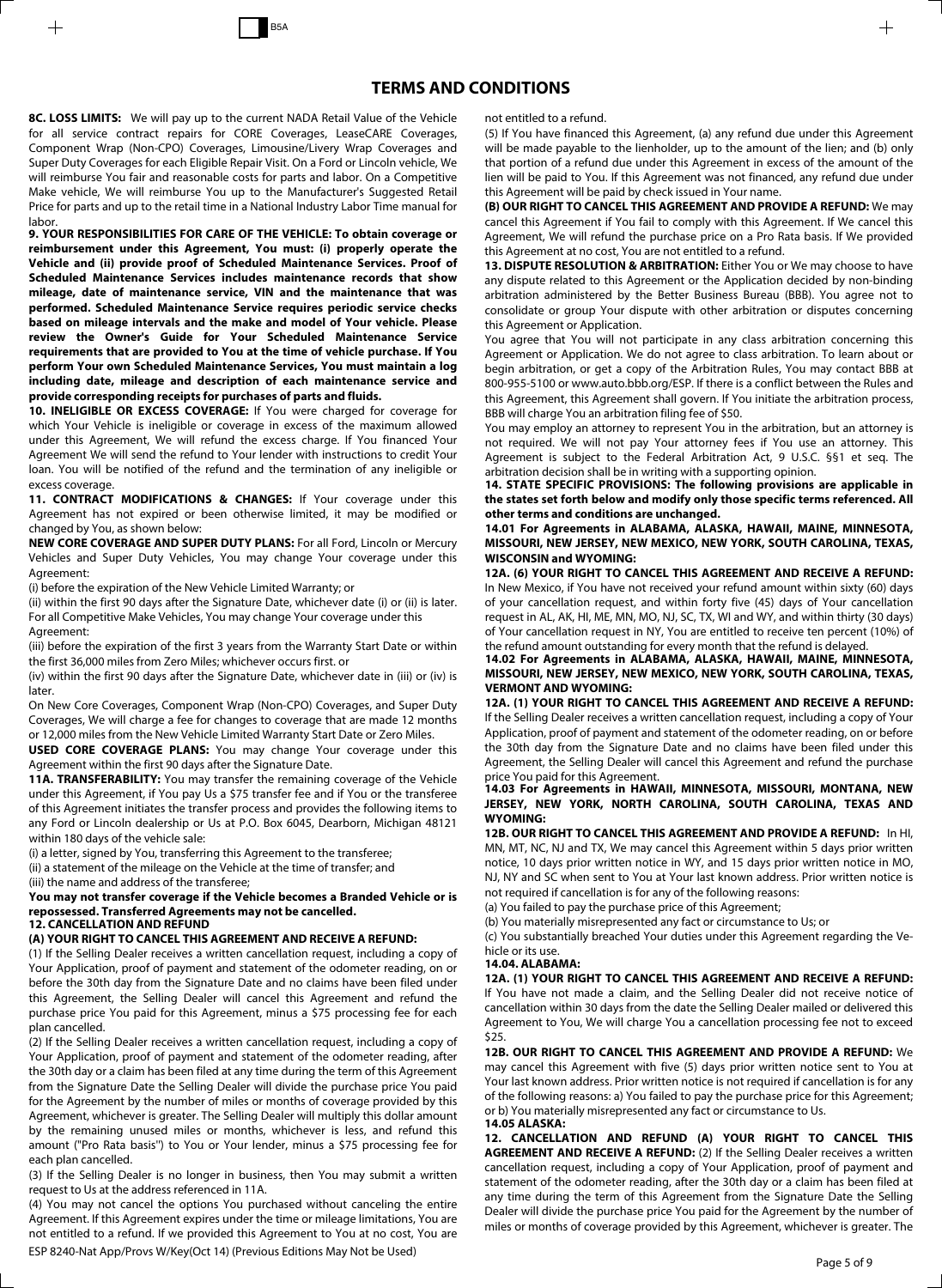Selling Dealer will multiply this dollar amount by the remaining unused miles or months, whichever is less, and refund this amount ("Pro Rata basis'') to You or Your lender, minus a cancellation processing fee equal to the lesser of 7.0% or \$75.00.

**12 (B). OUR RIGHT TO CANCEL THIS AGREEMENT AND PROVIDE A REFUND:** We may cancel this Agreement within five days of written notice sent to You at Your last known address. Prior written notice is not required if cancellation is for any of the following reasons: (a) You failed to pay the purchase price of this Agreement; or (b) You materially misrepresented any fact or circumstance to Us. If We cancel this Agreement, We will refund the purchase price on a Pro Rata basis. If We provided this Agreement at no cost, You are not entitled to a refund. **14.06. CALIFORNIA:** 

### **1A. CALIFORNIA LICENSE NUMBER DISCLOSURE: THE CALIFORNIA LICENSE NUMBER OF FORD MOTOR SERVICE COMPANY IS OC41369.**

**1E. CALIFORNIA DEPARTMENT OF INSURANCE CONTACT INFORMATION:** If any promise made in this contract has been denied or has not been honored within 60 days after Your request, You may contact the California Department of Insurance at 1-800-927-4357.

**2C. SALES TAX:** Sales tax is not applicable in California.

### **7. WHAT IS NOT COVERED BY THIS AGREEMENT**

q. Repairs made to the Vehicle that are required due to a condition that existed prior to the purchase of this Agreement.

**8D. CLAIMS APPROVAL:** A valid claim will not be denied based solely on a failure to obtain claim approval before commencing the repair if the repair facility reasonably attempted to obtain approval.

**12A. (1) (A) YOUR RIGHT TO CANCEL THIS AGREEMENT AND RECEIVE A REFUND:** If the Selling Dealer receives a written cancellation request, including a copy of Your Application, proof of payment and statement of odometer reading, on or before the 60th day from the Signature Date and no claims have been filed under this Agreement, the Selling Dealer will cancel this Agreement and refund the purchase price You paid for this Agreement.

**(1) (B)** If the Selling Dealer receives a written cancellation request, including a copy of Your application, proof of payment and statement of the odometer reading, on or before the 60th day from the Signature date and a claim has been filed under this Agreement, the Selling Dealer will divide the purchase price You paid for this Agreement by the number of miles or months of coverage provided by this Agreement, whichever is greater. The Selling Dealer will multiply this dollar amount by the remaining unused months or miles, whichever is greater, and refund this amount ("Pro Rata" basis) to You or Your lender.

**(2)** If the Selling Dealer receives a written cancellation request, including a copy of Your Application, proof of payment and statement of the odometer reading, after the 60th day from the Signature Date the Selling Dealer will divide the purchase price You paid for the Agreement by the number of miles or months of coverage provided by this Agreement, whichever is greater. The Selling Dealer will issue a Pro Rata refund to You or Your lender, minus a cancellation processing fee equal to the lesser of \$25 or 10% of the purchase price.

**12B. OUR RIGHT TO CANCEL THIS AGREEMENT AND PROVIDE A REFUND:** We may cancel this Agreement at any time during the term of this Agreement if You fail to pay the purchase price of this Agreement or for any material misrepresentation or fraud. We will provide written notice, stating the specific grounds for cancellation, to You at Your last known address. This Agreement will no longer be valid five days after the postmark date of the notice. If any refund is owed, a Pro Rata Refund will be issued to You or Your lender within thirty days of the cancellation date. If We cancel this Agreement for any of the reasons stated above, We will honor any claims for repair or reimbursement if submitted to Us prior to the effective date of cancellation, if eligibility requirements are met.

**13. DISPUTE RESOLUTION & ARBITRATION**- Either You or We may choose to have any dispute related to this Agreement, or the Application decided by non-binding arbitration administered by the Better Business Bureau (BBB). To learn about or begin arbitration, or get a copy of the Arbitration Rules, You may contact BBB at 800-955-5100 or www.auto.bbb.org/ESP. We will pay Your reasonable arbitration fees and expenses that are in excess of \$125.

You may employ an attorney to represent You in the Arbitration, but an attorney is not required. We will not pay Your attorney fees if You use an attorney. If We request arbitration, We will pay the arbitration filing fee.

This Agreement is subject to California law applicable to consumer contracts and the California Arbitration Act (CCP section 1280 et. seq.). Any arbitration decision shall be in writing with a supporting opinion.

### **14.07. CONNECTICUT:**

**5. WHAT THIS AGREEMENT COVERS:** If Your Vehicle is in Our custody being repaired, the coverage under this Agreement will be extended until the repair to Your Vehicle is complete if this Agreement expires within one year of purchase pursuant to the Application section titled "COVERAGE TERM AND COST''.

ESP 8240-Nat App/Provs W/Key(Oct 14) (Previous Editions May Not be Used)<br>Page 6 of 9 **8A. WHERE TO GO FOR REPAIRS:** (3) In house service is not provided under this Agreement. You are responsible for any costs to transport the covered Vehicle for service that exceed the towing allowances referenced in Section 6A. of this

Agreement.

**12A (6). YOUR RIGHT TO CANCEL THIS AGREEMENT AND RECEIVE A REFUND:** This Agreement is cancelable if the covered Vehicle is returned, sold, lost, stolen, or destroyed.

**3. DISPUTE RESOLUTION & ARBITRATION:** If You purchased this Agreement in Connecticut, You may pursue arbitration to settle disputes between You and Us. You may mail your complaint to: State of Connecticut, Insurance Department, P.O. Box 816, Hartford, CT 06142-0816, Attention: Consumer Affairs. The written complaint must describe the dispute, identify the price of the product and cost of repair, and include a copy of this Agreement.

**14.08. FLORIDA:** 

**2C. FRAUDULENT CLAIM NOTICE:** Under the Code, any people who, with the intent to injure, defraud or deceive any insurer, knowingly files an application for coverage or a statement of claim that contains false, incomplete or misleading information is guilty of a felony of the third degree.

**2D. FLORIDA OFFICE OF INSURANCE REGULATION: The Florida Office of Insurance Regulation does not regulate the rates charged for any plans sold pursuant to this Agreement. The Florida Office of Insurance Regulation does not regulate Maintenance plans. Maintenance plan coverage is optional and may only be purchased in conjunction with the purchase of a motor vehicle service agreement plan. The purchase price of a Maintenance plan must be disclosed separate and apart from the premium of a motor vehicle service agreement plan.** 

**4. DEDUCTIBLES, STANDARD AND OPTIONAL:** In the event You have purchased the Disappearing Deductible option and Your Selling Dealer is no longer in business, You may take Your vehicle to any Ford or Lincoln dealership for repair or service and Your Disappearing Deductible will be honored.

**11A. TRANSFERABILITY:** You may transfer the remaining coverage of the Vehicle under this Agreement, if You pay Us a \$40 transfer fee and if You or if the transferee of this Agreement initiates the transfer process and provides the following items to any Ford or Lincoln Dealership or Us at P.O. Box 6045, Dearborn, Michigan 48121 within 180 days of the vehicle sale:

(i) a letter, signed by You, transferring this Agreement to the transferee; (ii) a statement of the mileage on the Vehicle at the time of transfer; and (iii) the name and address of the transferee;

**You may not transfer coverage if the Vehicle becomes a Branded Vehicle or is repossessed. Transferred Agreements may not be cancelled. 12. CANCELLATION AND REFUND** 

**(A) YOUR RIGHT TO CANCEL THIS AGREEMENT AND RECEIVE A REFUND:** If We or the Selling Dealer receive a written cancellation request, including a copy of Your Application, proof of payment and statement of the odometer reading, on or before the 60th day from the Signature Date, We will cancel this Agreement and refund the purchase price You paid under this Agreement. If We or the Selling Dealer receive a written cancellation request, including a copy of Your Application, proof of payment and statement of the odometer reading, after the 60th day from the Signature Date, You will receive a refund of not less than 90% of the unearned pro rata premium paid under this Agreement. If You have financed this Agreement, (a) any refund due under this Agreement will be made payable to the lienholder, up to the amount of the lien; and (b) only that portion of a refund due under this Agreement in excess of the amount of the lien will be paid to You. If this Agreement was not financed, any refund due under this Agreement will be paid by check issued in Your name. You may not cancel the options You purchased without canceling the entire Agreement and We will not charge You a cancellation processing fee. If this Agreement expires under the time or mileage limitations, You are not entitled to a refund.

**(B) OUR RIGHT TO CANCEL THIS AGREEMENT AND PROVIDE A REFUND:** We may cancel this Agreement within 60 days from this Agreement's Signature Date for any reason. After 60 days from this Agreement's Signature Date, We may cancel this Agreement only for the following reasons: a) If You failed to pay the purchase price for this Agreement (in which case We must provide you notice of cancellation by certified mail); b) If You materially misrepresented any fact or circumstance to Us at the time of sale of this Agreement; c) If You substantially breached Your duties under this Agreement to maintain or use the Vehicle as prescribed by the Manufacturer; d) You failed to repair a tampered or disabled odometer on the Vehicle. If We cancel this Agreement, We will make a refund of not less than one hundred percent (100%) of the unearned gross amount that You paid for this Agreement (equally prorated basis) and We will not charge You a cancellation processing fee.

**13. DISPUTE RESOLUTION & ARBITRATION -** If the parties fail to agree on any matter concerning this Agreement or the Application or You allege damages under this Agreement or Chapter 634 of the Florida Statutes, then the matter shall be submitted to arbitration upon the written demand of either party. The parties may contact the Better Business Bureau (BBB) at 1-800-955-5100 or www.auto.bbb.org/ ESP. to learn about or begin arbitration. The arbitrator's decisions shall be nonbinding on You and Us, unless both parties mutually agree to accept the arbitrator's decision as final. No suit shall be commenced in a federal, state or local court until such time as both You and We first address our disagreement in an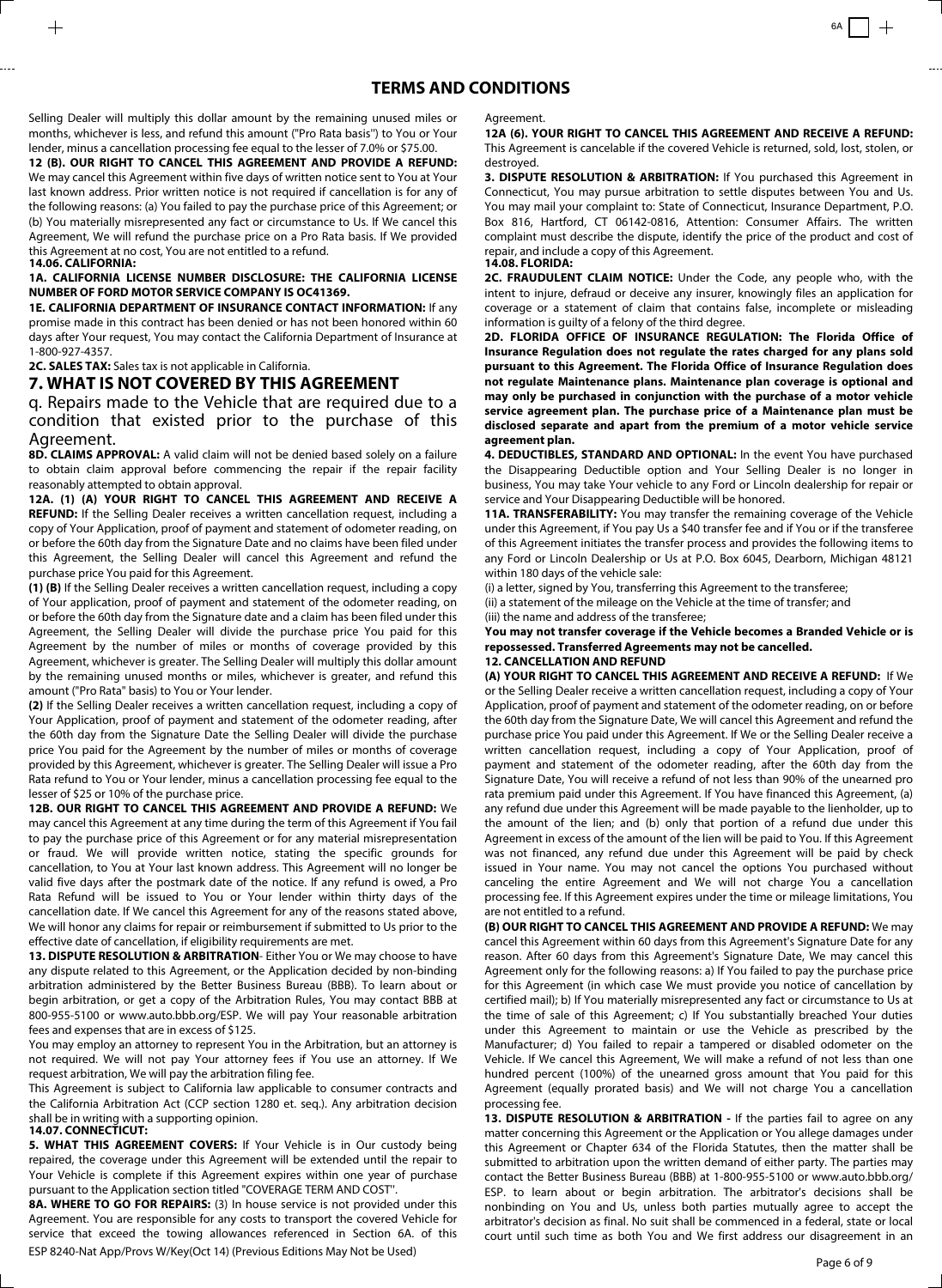arbitration proceeding pursuant to this Section 13. Each claim must be arbitrated individually. If there is a conflict between the Rules and this Agreement, this Agreement shall govern.

We will pay Your reasonable arbitration fees and expenses that are in excess of \$125. You may employ an attorney to represent You in the Arbitration, but an attorney is not required. We will not pay Your attorney fees if You use an attorney. If We request arbitration, We will pay the arbitration filing fee. This Agreement is subject to the Federal Arbitration Act (9 U.S.C. section 1 et. seq.) and the arbitration decision shall be in writing with a supporting opinion. **14.09. ILLINOIS:** 

### **5. WHAT THIS AGREEMENT COVERS: Unless specifically provided in this Agreement, this Agreement does not cover "wear and tear''.**

**12(A)(1)&(2): YOUR RIGHT TO CANCEL THIS AGREEMENT AND RECEIVE A REFUND:** If the Selling Dealer receives a written cancellation request, including a copy of Your application, proof of payment and statement of the odometer reading, on or before the 30th day from the Signature Date and no claims have been filed under this Agreement, the Selling Dealer will cancel this Agreement and refund the purchase price less a cancellation processing fee, not to exceed 10% of the Agreement purchase price or \$50, whichever is less. If the Selling Dealer receives a written cancellation request, including a copy of Your application, proof of payment and statement of the odometer reading, after the 30th day or a claim has been filed at any time during the term of this Agreement from the Signature Date, the Selling Dealer will divide the purchase price You paid for the Agreement by the number of miles or months of coverage provided by this Agreement, whichever is greater. The Selling Dealer will multiply this dollar amount by the remaining unused miles or months, whichever is less, and refund this amount ("Pro-Rata basis") to You or Your lender, and a cancellation processing fee that is the lesser of 10% of the Agreement purchase price or \$50 for each plan cancelled.

### **14.10. INDIANA:**

**2C. PROOF OF PAYMENT** - Your proof of payment to the Selling Dealer, Administrator or Service Contract Provider constitutes proof of payment to the Insurer listed in provision 1.D. of this Agreement.

**2D.** This service contract is not insurance and not subject to Indiana Insurance Law. **14.11. LOUISIANA:** 

**12A. (1) YOUR RIGHT TO CANCEL THIS AGREEMENT AND RECEIVE A REFUND:** If the Selling Dealer receives a written notice of cancellation within thirty (30) days from the date this Agreement was delivered or mailed to You, Selling Dealer will provide You with a full refund less a \$50 processing fee.

**(2)** If You cancel this Agreement after 30 days from the date the Agreement was delivered or mailed to You, You shall receive a refund on a "Pro-Rata" basis less a \$50 processing fee. For purposes of this section 12.A. (2), "Pro Rata basis'' will be determined by dividing the purchase price You paid for the Agreement by the number of miles or months of coverage provided by this Agreement, whichever is greater, multiply this dollar amount by the remaining unused miles or months, whichever is less.

### **14.12. MAINE:**

**1. E. ADMINISTRATION:** All service contract obligations in the state of Maine are administered by:

Percepta Philippines, LLC P.O. Box 6045 Dearborn, Michigan 48121 Toll Free Number: 800-521-4144

### **12. CANCELLATION AND REFUND**

### **(A) YOUR RIGHT TO CANCEL THIS AGREEMENT AND RECEIVE A REFUND:**

(2) If the Selling Dealer receives a written cancellation request, including a copy of Your Application, proof of payment and statement of the odometer reading, after the 30th day or a claim has been filed at any time during the term of this Agreement from the Signature Date the Selling Dealer will divide the purchase price You paid for the Agreement by the number of miles or months of coverage provided by this Agreement, whichever is greater. The Selling Dealer will multiply this dollar amount by the remaining unused miles or months, whichever is less, and refund this amount ("Pro Rata basis") to You or Your lender.

**12B. OUR RIGHT TO CANCEL THIS AGREEMENT AND PROVIDE A REFUND:** We may cancel this Agreement at any time during the term of this Agreement within 15 days prior written notice when sent to You at Your last known address. We will state the effective date of the cancellation and the specific grounds for cancellation. If any refund is owed, a Pro Rata Refund will be issued to You or Your lender within thirty days of the cancellation date.

## **14.13. MINNESOTA:**

### **3. MINNESOTA USED VEHICLE NOTICE:**

**If, on the date You purchased a used Vehicle from a Minnesota Selling Dealer, A) the Vehicle had fewer than 36,000 miles from Zero Miles, the Selling Dealer may be required to warrant the Vehicle for (i) at least 60 days after the date You purchased the Vehicle or (ii) 2,500 miles, whichever occurs first.**

**B) If, on the date You purchased a used Vehicle from a Minnesota Selling Dealer, the Vehicle had more than 36,000 miles but fewer than 75,000 miles from Zero Miles, the Selling Dealer may be required to warrant the Vehicle for**

ESP 8240-Nat App/Provs W/Key(Oct 14) (Previous Editions May Not be Used)<br>Page 7 of 9

**(i) at least 30 days after the date You purchased the Vehicle or (ii) 1,000 miles, whichever occurs first.** 

**C) If, on the date You purchased a used Vehicle from a Minnesota Selling Dealer, the Vehicle had more than 75,000 miles from Zero Miles, the Selling Dealer is not required to warrant the Vehicle.** 

**7. WHAT IS NOT COVERED BY THIS AGREEMENT:** (Additional Exclusions or changes)

f) Damage caused by the environment and pollution, including airborne fallout, chemicals, debris, tree sap, salt, hail, windstorm, lightning, freezing, flooding, earthquake, snow or ice;

j) Scheduled Maintenance Services,

1. For New Vehicles - repairs resulting from the lack of required or recommended maintenance as contained in the Scheduled Maintenance Guide for your vehicle;

2. For Used Vehicles - repairs resulting from the lack of required or recommended maintenance, provided that, at the time the used Vehicle came into Your possession or control: 1) the Vehicle still retained its owner's manual; or, 2) You were offered a copy of the owner's manual for an incremental charge of ten dollars (\$10) or less; or

3) the maintenance requirements contained in the Scheduled Maintenance Guide were replaced with a new specific maintenance schedule.

l) Repairs to the Vehicle if the odometer

1. has been tampered with, but only if the tampering occurs while the Vehicle is in Your possession or control; or

2. If You have failed to have a broken odometer repaired, if the odometer failed while the Vehicle is in Your possession or control.

**12B. OUR RIGHT TO CANCEL THIS AGREEMENT AND PROVIDE A REFUND:** We may cancel this Agreement with (5) days prior written notice sent to You at Your last known address. Prior written notice is not required if cancellation is for any of the following reasons:

a) You failed to pay the purchase price for this Agreement;

b) You materially misrepresented any fact or circumstance to Us; or

c) You substantially breached Your duties under this Agreement regarding the Vehicle or its use.

d) if the VIN cannot be established because of actions for which You are responsible. **14.14. MISSISSIPPI** 

- **1. ARBITRATION MAY ONLY PROCEED ON AN INDI-VIDUAL BASIS, AND MAY NOT BE CONSOLIDATED WITH OTHER ARBITRATIONS OR ACCORDED ANY CLASS ACTION STATUS.**
- **A. THIS SERVICE CONTRACT AGREEMENT, INCLUDING THE APPLICATION, INVOKES ARBITRATION UNDER THE FEDERAL ARBITRATION ACT. EITHER YOU OR WE MAY ELECT BINDING ARBITRATION TO RESOLVE DISPUTES UNDER THIS SERVICE CONTRACT AGREEMENT.**
- **B. IF EITHER YOU OR WE DECIDE TO ARBITRATE A DI-SPUTE REGARDING ANY ASPECT OF THIS SERVICE CONTRACT AGREEMENT OR THE APPLICATION AND THE SALE OF THE SERVICE CONTRACT, AN ARBITRATOR WILL RESOLVE THE DISPUTE. IF ARBITRATION IS SELECTED TO RESOLVE THE DISPUTE, BOTH PARTIES WAIVE THEIR RIGHTS TO RESOLVE THE DISPUTE IN A COURT PROCEEDING.**
- **C. IN AN ARBITRATION, ONE OR MORE OF THE AR-BITRATORS (WHO ARE NEUTRAL DECISION MAKERS) RENDER A DECISION AFTER HEARING ARGUMENTS FROM ALL PARTIES. ARBITRATION TAKES THE PLACE OF A TRIAL AND DISPUTES ARE DECIDED BY ARBITRATION, NOT A JUDGE OR JURY.**
- **D. YOU AND WE ARE BOUND BY THE DECISION OF THE AND THE RESULTS ARBITRATION ARE BINDING AND FINAL AND MAY NOT BE APPEALED TO A COURT.**
- **E. IF YOU NEED ADDITIONAL INFORMATION REGA-RDING THE DISPUTE RESOLUTION AND ARBIT-RATION SECTION IN THE SERVICE CONTRACT AGREEMENT, PLEASE CALL THE TOLL FREE ASSISTANCE LINE AT 800-392-3673.**
- **F. YOU HAVE 5 DAYS FROM DELIVERY OF THIS SE-RVICE CONTRACT AGREEMENT TO REJECT THE SERVICE CONTRACT AGREEMENT IF YOU DO NOT**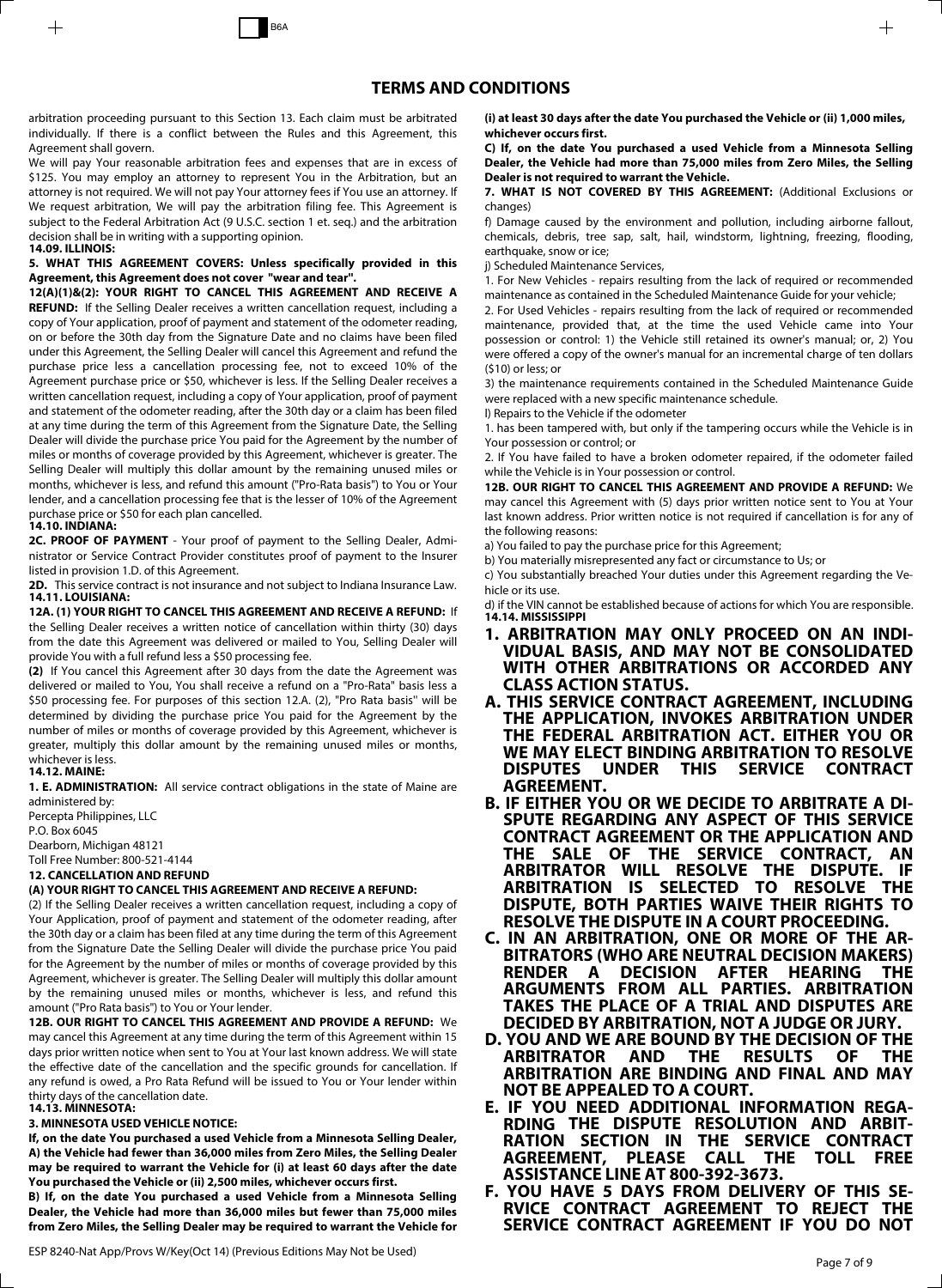**WANT TO ACCEPT THIS BINDING ARBITRATION PROVISION. IF YOU REJECT THE SERVICE CONTRACT AGREEMENT, YOU DO NOT HAVE THE SERVICE CONTRACT COVERAGE IT PROVIDES AND YOU ARE ENTITLED TO A FULL REFUND OF THE AMOUNT YOU PAID. IF YOU DO NOT REJECT THE SERVICE CONTRACT AGREEMENT WITHIN 5 DAYS, YOU HAVE ACCEPTED IT. WE WILL PAY YOUR TOTAL REASONABLE ARBITRATION FEES AND EXPENSES. ARBITRATION PROCEEDINGS MUST COMMENCE NO LATER THAN 120 DAYS AFTER THE FIRST NOTIFICATION BY YOU OR US OF AN ELECTION TO ARBITRATE A DISPUTE. UNLESS YOU AND WE AGREE OTHERWISE, ALL ARBITRATION PROCEEDINGS WILL BE CONDUCTED AT A LOCATION IN THE COUNTY OF YOUR RESIDENCE.**

#### **14.15. MISSOURI**

**12.(A) (2). YOUR RIGHT TO CANCEL THIS AGREEMENT AND RECEIVE A REFUND:** If the Selling Dealer receives a written cancellation request, including a copy of Your Application, proof of payment and statement of the odometer reading, after the 30th day or a claim has been filed at any time during the term of this Agreement from the Signature Date the Selling Dealer will divide the purchase price You paid for the Agreement by the number of miles or months of coverage provided by this Agreement, whichever is greater. The Selling Dealer will multiply this dollar amount by the remaining unused miles or months, whichever is less, and refund this amount ("Pro Rata basis") to You or Your lender, minus a \$50 processing fee for each plan cancelled.

### **14.16. NEBRASKA:**

**13. DISPUTE RESOLUTION & ARBITRATION:** You and We must mutually agree to have any dispute related to this Agreement or the Application decided by nonbinding arbitration administered by the Better Business Bureau (BBB). You agree not to consolidate or group Your dispute with other arbitration or disputes concerning this Agreement or Application. You agree that You will not participate in any class arbitration concerning this Agreement or Application. To learn about or begin arbitration, or get a copy of the Arbitration Rules, You may contact BBB at 800-955-5100 or www.auto.bbb.org/ESP. If there is a conflict between the Rules and this Agreement, this Agreement shall govern.

If You initiate the arbitration process, BBB will charge You an arbitration filing fee of \$50. You may employ an attorney to represent You in the arbitration, but an attorney is not required. We will not pay Your attorney fees if You use an attorney. This Agreement is subject to the Federal Arbitration Act, 9 U.S.C. SS 1 et seq. The arbitration decision shall be in writing with a supporting opinion.

#### **14.17. NEVADA**

**2C. SPECIAL NOTICE - RENEWABILITY**: This Agreement is non-renewable.

**7 (t): Taxis, vehicles used for competitive driving/racing/ offroad use, fuel cell vehicles, performance modified vehicles at point of sale (vehicles that qualify for coverage that are later modified or altered with performance modified parts are covered except for the performance modified parts and failures or repairs resulting from the performance modified parts that were not permanently affixed at point of sale), 4X2-equipped vehicles modified with 4X4 AWD capabilities and incomplete vehicles (e.g. Chasis, cabs, cutaways, stripped chassis) except Ford, Chevrolet, Dodge and GMC.** 

**7 (x): WHAT IS NOT COVERED BY THIS AGREEMENT:** This Agreement will not be issued for any Vehicle where the New Vehicle Limited Warranty is void at the time of Application. If this Agreement is already in effect and the New Vehicle Limited Warranty on the vehicle becomes void, this Agreement will not automatically exclude all coverage for the Vehicle. In such situations, the Agreement will not cover any services that would otherwise have been provided under the New Vehicle Limited Warranty, but the Agreement will cover any other service listed in the Agreement, unless such coverage is subject to other exclusions.

**8A. (4).** Prior approval may be necessary for services depending on the total cost of the repair. If prior approval is required, Your servicing dealer will contact Ford ESP Prior Approval Headquarters for authorization.

### **12 A. (1). YOUR RIGHT TO CANCEL THIS AGREEMENT AND RECEIVE A REFUND:**

If the Selling Dealer receives a written cancellation request, including a copy of Your Application, proof of payment and statement of the odometer reading, on or before the 30th day from the Signature Date and no claims have been filed under this Agreement, the Selling Dealer will cancel this Agreement and refund the purchase price You paid for this Agreement. We will refund the purchase price of the Agreement within 45 days of written notice. If a full refund is not received within 45 days of Your written cancellation request, You are entitled to receive an additional 10% on the refund amount owed to You for each thirty day period.

**12B. OUR RIGHT TO CANCEL THIS AGREEMENT AND PROVIDE A REFUND:** If this Agreement has been in effect for at least seventy (70) days, We cannot cancel it

ESP 8240-Nat App/Provs W/Key(Oct 14) (Previous Editions May Not be Used)<br>Page 8 of 9

prior to either: (i) its stated term, or (ii) the one (1) year anniversary of its original effective date, whichever occurs first. We may, however, cancel this Agreement, at any time, within 15 days prior written notice when sent to You at Your last known address, if the cancellation is for any of the following reasons:

a) You failed to pay the purchase price for this Agreement;

b) You materially misrepresented any fact or circumstance to Us;

c) You were convicted of a crime that results in an increase in the service required under this Agreement;

d) There is a material change in the nature or extent of the required service or repair to be substantially and materially increased beyond that contemplated at the time this Agreement was issued (such as the Vehicle is a Branded, Totaled or Salvaged Vehicle, or the VIN cannot be established); or

e) We discover (1) an act or omission by You, or (2) a violation by You of any condition of the Agreement that occurs during the term of the Agreement and that substantially and materially increases the service required under this Agreement.

**13. DISPUTE RESOLUTION & ARBITRATION:** You and We must mutually agree to have any dispute related to this Agreement or the Application decided by nonbinding arbitration administered by the Better Business Bureau (BBB). You agree not to consolidate or group Your dispute with other arbitration or disputes concerning this Agreement or Application. You agree that You will not participate in any class arbitration concerning this Agreement or Application. To learn about or begin arbitration, or get a copy of the Arbitration Rules, You may contact BBB at 800-955-5100 or www.auto.bbb.org/ESP. If there is a conflict between the Rules and this Agreement, this Agreement shall govern.

If You initiate the arbitration process, BBB will charge You an arbitration filing fee of \$50. You may employ an attorney to represent You in the arbitration, but an attorney is not required. We will not pay Your attorney fees if You use an attorney. This Agreement is subject to the Federal Arbitration Act, 9 U.S.C. SS 1 et seq. The arbitration decision shall be in writing with a supporting opinion. **14.18. NEW HAMPSHIRE:** 

**2C. SPECIAL NOTICE TO NEW HAMPSHIRE RESIDENTS ONLY:** Please direct all questions or complaints concerning this Agreement to Us at P.O. Box 6045, Dearborn, Michigan 48121. In the event You do not receive satisfaction under this contract, You may contact the New Hampshire Insurance Department at either: 21 South Fruit Street, Suite 14, Concord, New Hampshire 03301, or (800) 852-3416. **14.19. NEW MEXICO:** 

**12B. OUR RIGHT TO CANCEL THIS AGREEMENT AND PROVIDE A REFUND:** If this Agreement has been in effect for at least seventy (70) days, We cannot cancel it prior to either: i) its stated term, or, ii) the one (1) year anniversary of its original effective date, whichever occurs first. We may, however, cancel this Agreement at any time, with fifteen (15) days prior written notice sent to You at your last known address, if the cancellation is for any of the following reasons:

a) You failed to pay the purchase price for this Agreement;

b) You materially misrepresented any fact or circumstance to Us;

c) You were convicted of a crime that results in an increase in the service required under this Agreement;

d) there is a material change in the nature or extent of the required service or repair that occurs after the Signature Date that causes the required service or repair to be substantially and materially increased beyond that contemplated at the time this Agreement was issued (such as the New Vehicle Limited Warranty of the Vehicle has been voided, in whole or in part, the Vehicle is a Branded, Totaled or Salvaged Vehicle, or the VIN cannot be established) or,

e) We discover (1) an act or omission by You or (2) a violation by You of any condition of the Agreement that occurs during the term of the Agreement and that substantially and materially increases the service required under this Agreement. **14.20. NEW YORK:** 

**2C. SPECIAL NOTICE - FOR GENERAL INFORMATION, WE MAY BE CONTACTED AT 800-392-FORD.**

### **14.21. NORTH CAROLINA:**

**12A. (1) & (2) YOUR RIGHT TO CANCEL THIS AGREEMENT AND RECEIVE A REFUND:** If You cancel this Agreement, the Selling Dealer will refund the unearned purchase price prorated based upon the lesser of the unused months or miles of coverages, minus a cancellation processing fee equal to the lesser of 10% or \$75.00. **14.22. OREGON:** 

**2C. COMPLAINTS:** Unresolved complaints can be addressed to the Department of Consumer and Business Services, Oregon Insurance Division, Consumer Advocacy Unit, 350 Winter Street NE, Room 300-2, Salem, Oregon 97301. The telephone number is 1-888-877-4894.

13. DISPUTE RESOLUTION AND ARBITRATION: If You and We cannot agree to a claim settlement and You have exhausted all internal appeals, You and We may agree to have any dispute related to or arising from this Agreement or the Application decided by non-binding arbitration administered by the Better Business Bureau (BBB). To learn about or begin arbitration, or get a copy of the Arbitration Rules, You may contact BBB at 800-955-5100 or www.auto.bbb.org/ESP. We will pay Your reasonable arbitration fees and expenses that are in excess of \$100. You may employ an attorney to represent You in Arbitration, but an Attorney is not required. We will not pay Your attorney fees if You use an attorney. If We request arbitration,